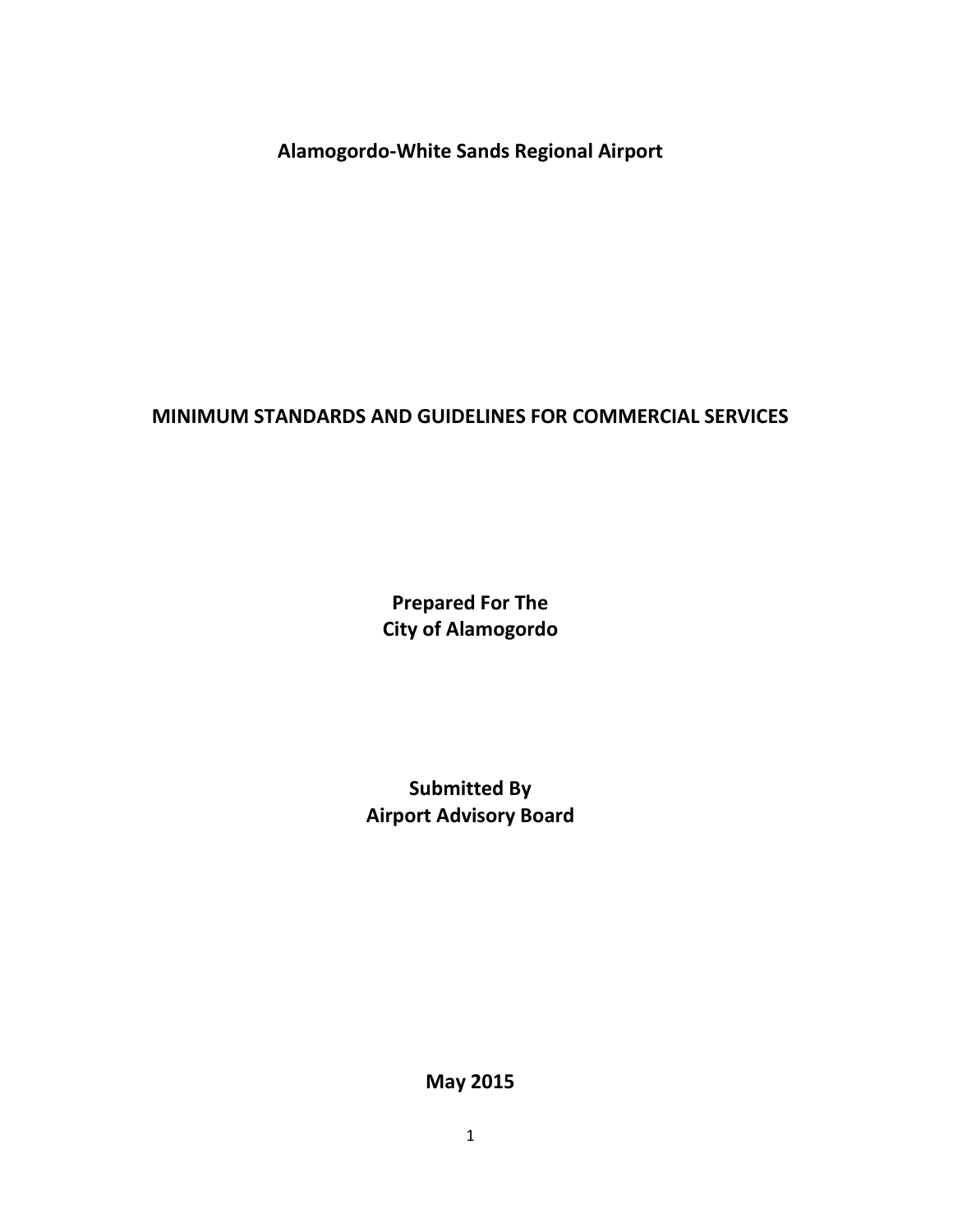# **1.0 INTRODUCTION**

The City of Alamogordo owns and operates the Alamogordo-White Sands Regional Airport (or Airport) as a public-use Airport. The daily management of the Airport is under the direction of the Airport Manager. The Alamogordo City Commission has approved these minimum lease and/or use standards. A current rates, fees, and charges schedule is found in Airport Ordinance 4-06-060. Any activities for which there are no specific minimum lease and/or use standards will be addressed by the Airport Manager on a case-by-case basis and set forth in such commercial operators' written franchise, lease, license, permit or agreement with the City.

The Airport minimum lease and/or use standards provide the threshold entry requirements (e.g., qualifications, levels of service, facilities, insurance, etc.) for those wishing to provide aeronautical services to the public and to insure those services are exposed to fair or responsible competition. Minimum standards are in place at many airports nationwide and are supported by the Federal Aviation Administration and both of the national airport management associations (American Association of Airport Executives and Airports Council International). These minimum standards take into consideration the aviation role of the Airport, facilities that currently exist at the Airport, services currently being offered at the Airport, and the future development and aviation services planned for the Airport. These minimum standards contain the minimum levels of service, facilities, staffing, insurance, and environmental compliance that must be met by any prospective service provider. The uniform application of these standards relates primarily to the public interest by discouraging substandard entrepreneurs and mandating insurance coverage levels, thereby protecting the Airport, its patrons, and established aeronautical activities.

The following minimum lease and/or use standards cover the following operations at the Airport:

- 1. Fixed Base Operators
- 2. Specialized Flight Operations
- 3. Airport Tenants
- 4. Operators

If an individual or firm desires to provide commercial services at the Airport, they will be provided with a copy of these minimum standards, which include definitions, and the application process for a prospective business. Each individual or firm will be required to be properly registered with the City of Alamogordo and/or the State of New Mexico, as applicable, and submit any required reports and tax revenues accordingly.

### **1.1 Intent and Purpose**

No person, corporation or other entity shall use the Alamogordo-White Sands Regional Airport as a base or terminal, or as a direct means of carrying on any aeronautical related activity except the following:

- A. A lessee of the City of Alamogordo operating under an airport lease with the Alamogordo City Commission (See Appendix A - Application for Franchise or Facility Lease)
- B. A sub-lessee or licensee of a lessee described in paragraph above, whose sub-lease or agreement with the lessee has been approved by the Alamogordo City Commission (See Appendix A - Application for Franchise or Facility Lease)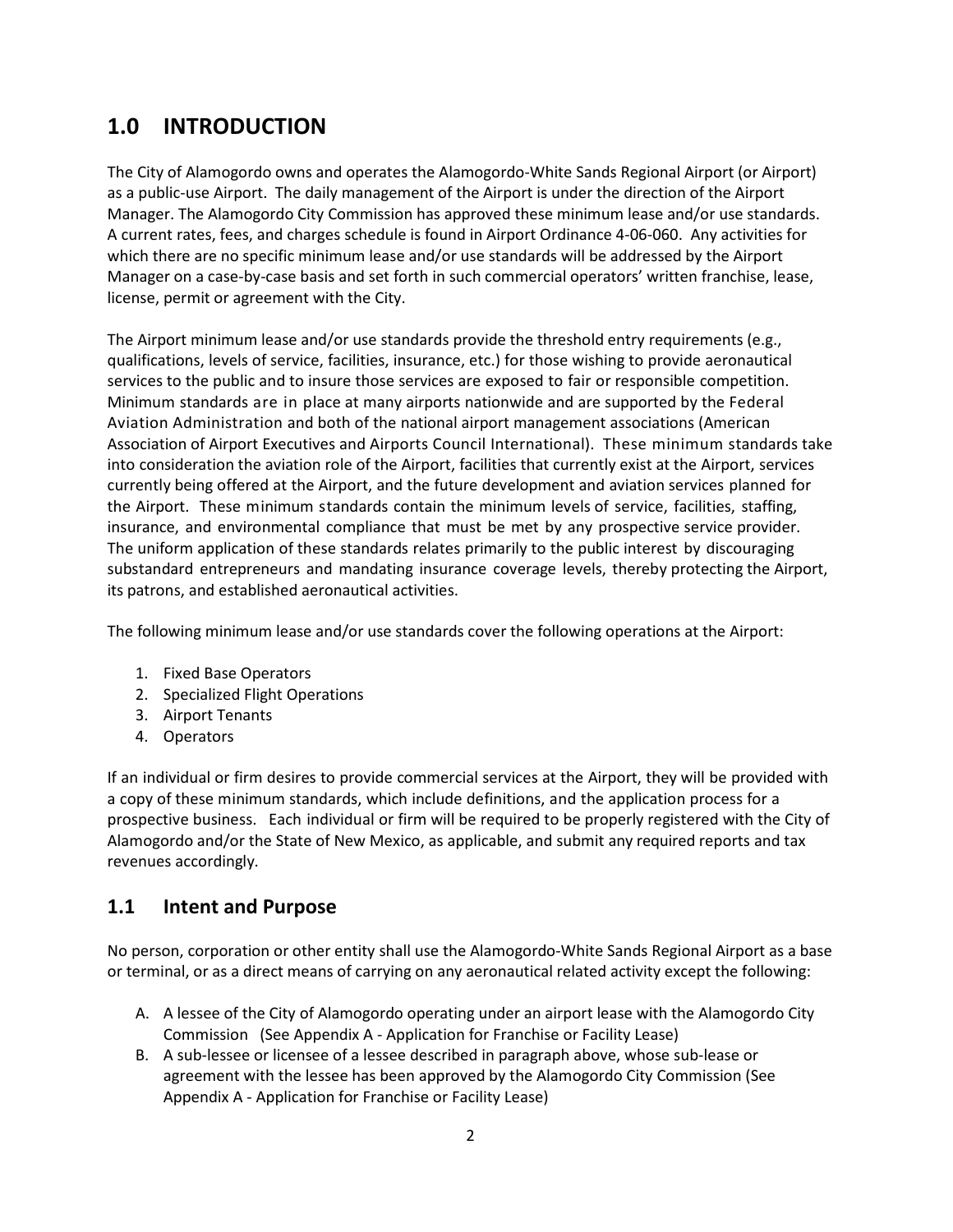- C. A person operating under a permit issued by the Alamogordo City Commission
- D. A federal, state or City government agency operating under authority of that agency. In the case of federal government agencies, the sections specified in the Airport Development Aid Program (ADAP) grant terms will be applied
- E. An operator under contract to government agency operating with a written agreement with the City of Alamogordo.

# **1.2 Exclusions**

The following operations are not covered by the minimum lease and/or use standards:

- A. Any operation by federal government-owned and operated aircraft or of its departments or agencies as specified under the ADAP grant program. Examples of these operations currently operating at the Airport include the United States Air Force (USAF) Civil Air Patrol (CAP), United States Department of Agriculture (USDA) Forest Service aerial firefighting aircraft including contracted airtankers and various active, reserve and guard components of the Department of Defense (DoD). Specific agreements will be made to meet those conditions.
- B. Any operation of the City of Alamogordo or one of its departments or agencies.
- C. Scheduled air carrier operations.
- D. Scheduled air taxi operations, commuter airlines, or the equivalent thereof.
- E. Land of the Alamogordo-White Sands Regional Airport that is leased by the City for the sole purpose of allowing access to the runway and taxiway systems of the airport to persons or companies who are not fixed base operators.
- F. Land of the Alamogordo-White Sands Regional Airport that is leased by the City of Alamogordo for non-aeronautical purposes.
- G. Federal Aviation Administration (FAA) Designated Examiners while performing duties as an FAA Designated Examiner.

# **1.3 Statement of Policy**

In conformity with the recommendations of the Alamogordo-White Sands Regional Airport Advisory Board, it is the policy of the City of Alamogordo to grant fixed based operator's access to the Airport from property not owned by the City only in cases where the proposed service cannot adequately be performed from or on City-owned property.

No lease will be extended beyond its original term if the operator does not comply with the standards detailed in Section 4.0 below unless the operator obtains a waiver of these standards from the Alamogordo City Commission after a showing that the waiver is in the public interest.

The Alamogordo City Commission may establish additional standards for:

- A. Any operations excluded from these standards under paragraph three (3) above;
- B. Any other aeronautically related businesses or specialized services located on city-owned property or on privately-owned property contiguous to the Airport, access to which is granted by the Alamogordo City Commission.

In addition to the requirements of the FAA, the Alamogordo City Commission may establish rules and regulations which are required for the safe and orderly operation of the Airport, for the safe and orderly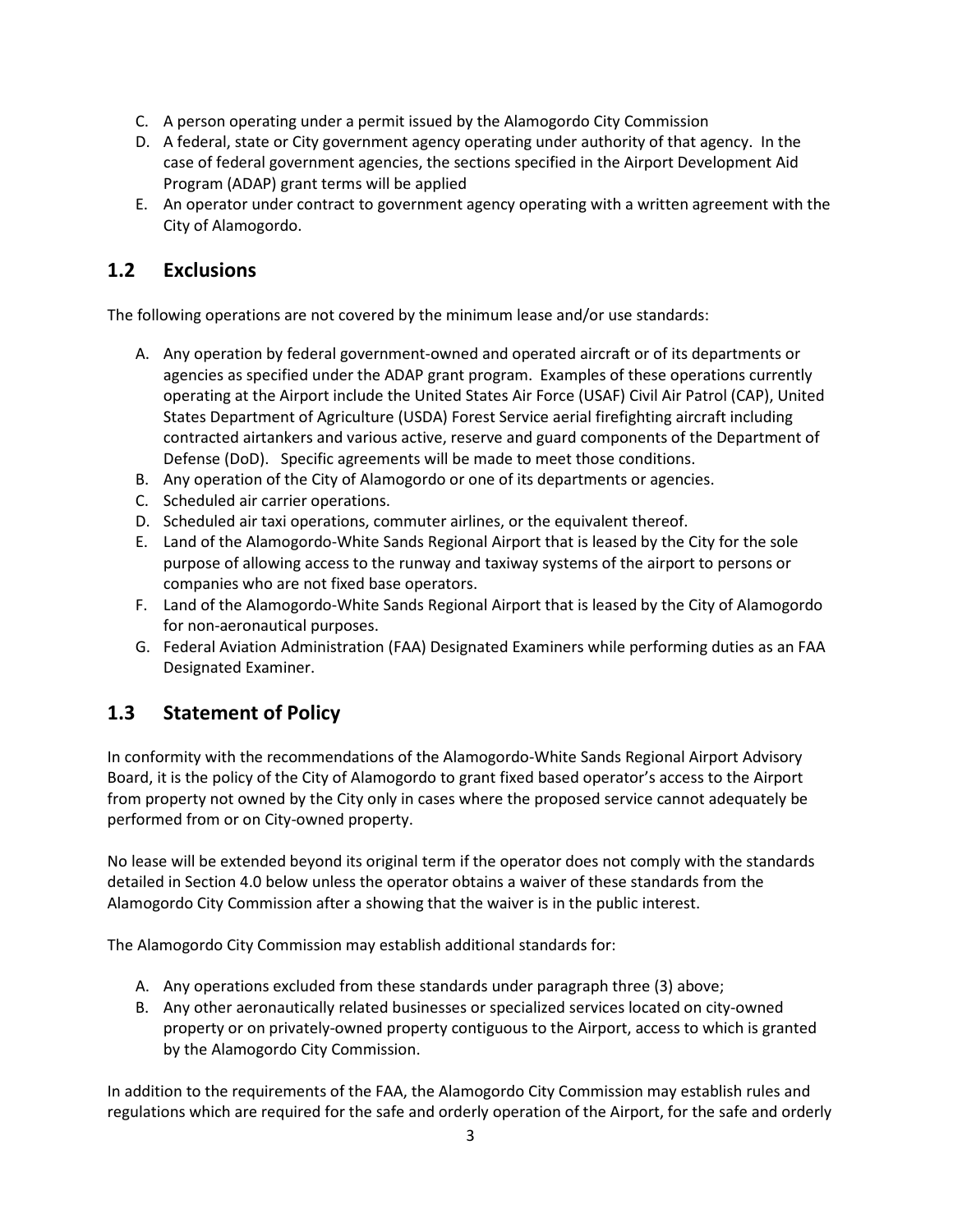operation of the aircraft in the Airport traffic pattern and in the airspace surrounding the Airport.

### **1.4 Specialized Flight Operations**

**1.4.1 Flying Clubs:** The following requirements pertain to all flying clubs desiring to base their aircraft at the Alamogordo-White Sands Regional Airport.

Regulations: Each club must be a not-for-profit corporation or partnership. Each member must be a bona fide owner of the aircraft or a stockholder in the corporation or partnership. The club may not derive greater revenue from the use of its aircraft than the amount necessary for operation, maintenance, and replacement of the aircraft. On or before December 31st of each year, the club will file with the Alamogordo-White Sands Regional Airport Manager a complete list of the club's membership and the ownership interest each member holds in the club.

Aircraft: The club's aircraft will not be used by anyone for commercial operations. Student instruction may be given in a club aircraft to a club member provided such instruction is given by a lessee based on the Airport who provides flight training or provided such instruction is given by an instructor who shall not receive remuneration in any manner for such instruction

Violations: In the event any club fails to comply with these standards after receiving written notification of the violation from the Airport Manager, the Airport Manager may take any action deemed advisable, including termination of all rights and privileges to use the Alamogordo-White Sands Regional Airport, subject to appeal to the Alamogordo City Commission.

Insurance: See Appendix C for insurance requirements.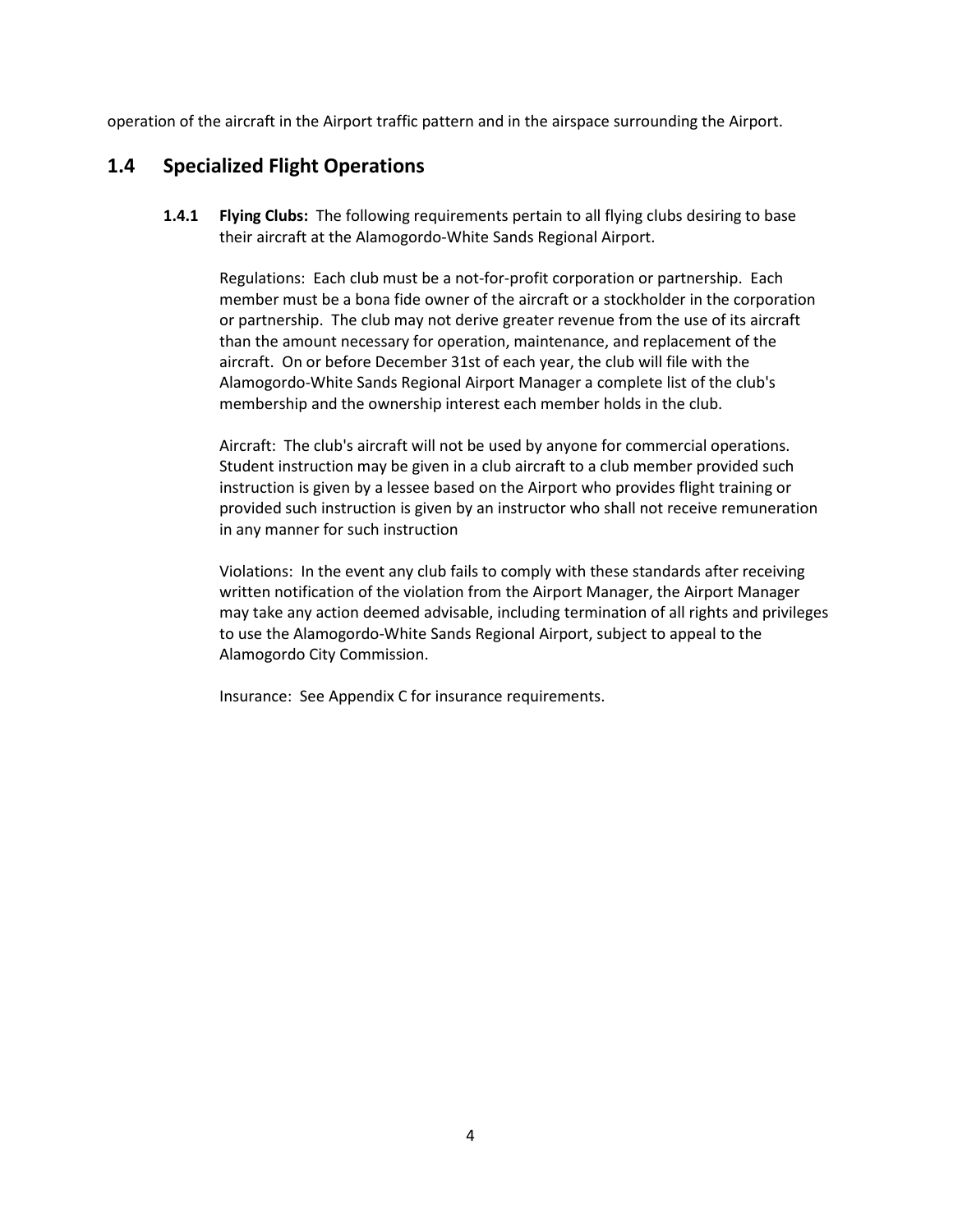# **2.0 DEFINITIONS**

- A. The Federal Aviation Administration is hereinafter referred to as the "FAA."
- B. Federal Aviation Regulations is hereinafter referred to as "FAR"
- C. The State of New Mexico is hereinafter referred to as the "State."
- D. The City of Alamogordo, New Mexico, is hereinafter referred to as the "City."
- E. The Alamogordo- White Sands Regional Airport is hereinafter referred to as the "Airport". It includes the following:
	- 1. All city-owned land, defined on city plot maps entitled "Alamogordo-White Sands Regional Airport";
	- 2. All land acquired in the future by the City for the Airport.
- F. "Aeronautical Activity" means any activity commonly conducted at the Airport which involves, makes possible or is required for the operation of aircraft, or which contributes to or is required for the safety of such operations. These activities include, but are not limited to, air taxi and charter operations, air cargo, pilot training, aircraft renting, sightseeing, aerial photography, crop dusting, aerial advertising, aerial surveying, air carrier operations, skydiving, ultralight operations, aircraft sales and services, sale of aviation petroleum products, repair and maintenance of aircraft, or sale of aircraft parts, and aircraft storage.
- G. "Aeronautical Service" means any service which involves, makes possible or is required for the operation of aircraft, or which contributes to or is required for the safety of aircraft operations commonly conducted on the Airport by a person who has a lease or permit from the Airport owner to provide such service.
- H. "Aircraft Maintenance" means any repair, adjustment, or inspection of aircraft performed by a pilot, owner, or mechanic other than the routine cleaning, upkeep and servicing of an aircraft in preparation for flight. Major alterations to the airframe, power plant, propeller, and accessories as defined in FAR Part 43. Minor alterations are normal routine and annual inspection with attendant maintenance, repair, calibration, adjustment, or repair of aircraft and their accessories.
- I. "Aircraft Operation" means the taxi, takeoff, or landing of an aircraft on the Airport.
- J. "Aircraft Operator" means any entity which pilots, controls, owns, exclusively leases or maintains an aircraft.
- K. "Aircraft Parking and Storage Areas" means those hangar and apron locations of the Airport designated by the City for the parking and storage of aircraft. These areas include "tie-down" aprons equipped with three-point rope or chain devices that are used to secure aircraft.
- L. "Airport Advisory Board" means the Board created by the Alamogordo City Commission under Article II, Division 2, Section 4-28 of the Code of Ordinances of the City and is hereinafter referred to as the "AAB".
- M. "Airport Layout Plan", also ALP means a graphic presentation to scale of existing and proposed airport facilities, their location on the airport and the pertinent clearance and dimensional information required to show conformance with applicable FAA airport planning and design standards. A current FAA-approved ALP is a prerequisite to issuance and receipt of federal funding in support of any airport capital improvement project.
- N. "Airport Master Plan" means the FAA-approved concept of the ultimate development of the Airport. It presents the research and logic from which the plan evolved and displays the plan in written and graphic forms.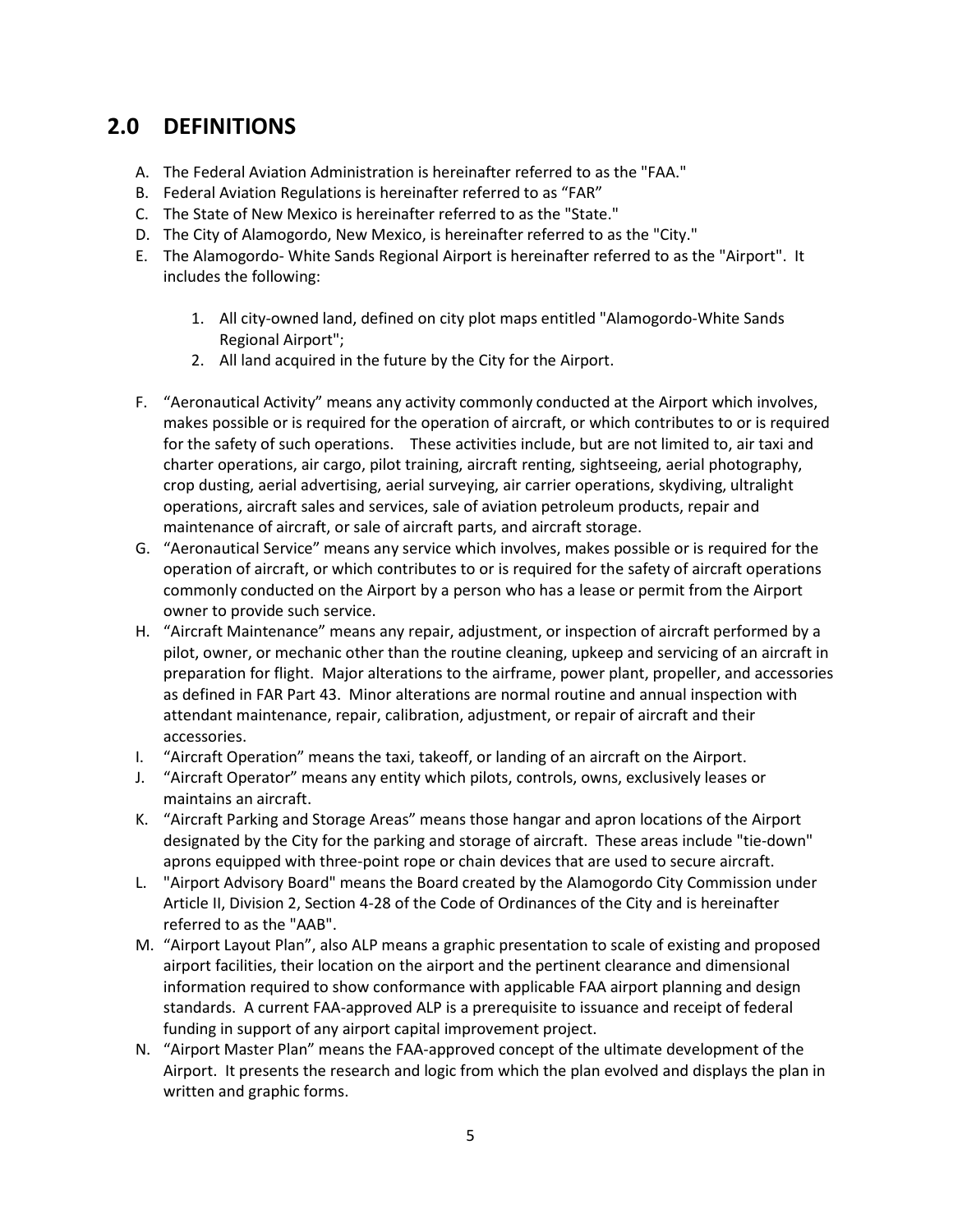- O. "ALM" is the Federal Aviation Administration identifier code for Alamogordo-White Sands Regional Airport
- P. "Co-op" is short for cooperative. An association or corporation established for the purpose of providing services on a nonprofit basis to its shareholders or members who own and control it
- Q. A "Fixed Base Operator" is hereinafter referred to as a "FBO," and is duly licensed and authorized by written agreement with the Airport to provide activities or services, as defined below, at the Airport. An FBO is any person or entity (i) located on City owned property (ii) which provides any aeronautical activity, aeronautical services, or non- aeronautical services which involves, makes possible, or is required for the operation of aircraft, or which contributes to or is required for the safety of operations, or which furnishes or performs any one or more of the following services:
	- 1. Aircraft sales and service;
	- 2. Avionics sales and service;
	- 3. Aviation petroleum and by-products sales and ramp services;
	- 4. Aircraft charter and non-scheduled air-taxi service;
	- 5. Flight instruction and aircraft rental;
	- 6. Aircraft, engine, propeller and accessory maintenance and repair station; and/or
	- 7. Specialized commercial flight services.
- R. "Minimum Lease and/or Use Standards" means the standards which are established by the Airport as the minimum requirements to be met as a condition for the right to conduct an aeronautical activity, aeronautical service, or non-aeronautical service on the Airport.
- S. "Non-Aeronautical Service" means any service commonly conducted at the Airport which provides service or products which are not associated with aviation. These activities include restaurants, mobile catering and food service, taxi service, car rental, and mobile service vans.
- T. An "Operator" (not fixed base) is any person or entity under a contract to use the Airport in continuous operation for more than 15 days and deriving a revenue for those services. This would also apply to any of the services or areas described in Section 2(D) above.
- U. "Repair Facility" means any FAA-approved facility properly designed and equipped as specified herein to be utilized for the repair of aircraft to include airframe, power plant, propellers, radios, instruments, and accessories. Such facility will be operated in accordance with pertinent FAA regulations.
- V. A "Specialized Aviation Service Operations" (SASO) are entities providing a single commercial activity or limited aeronautical commercial services.
- W. "Tie-Down" means the designated paved or turfed area suitable for parking of aircraft wherein a minimum of three suitable tie-down points are available.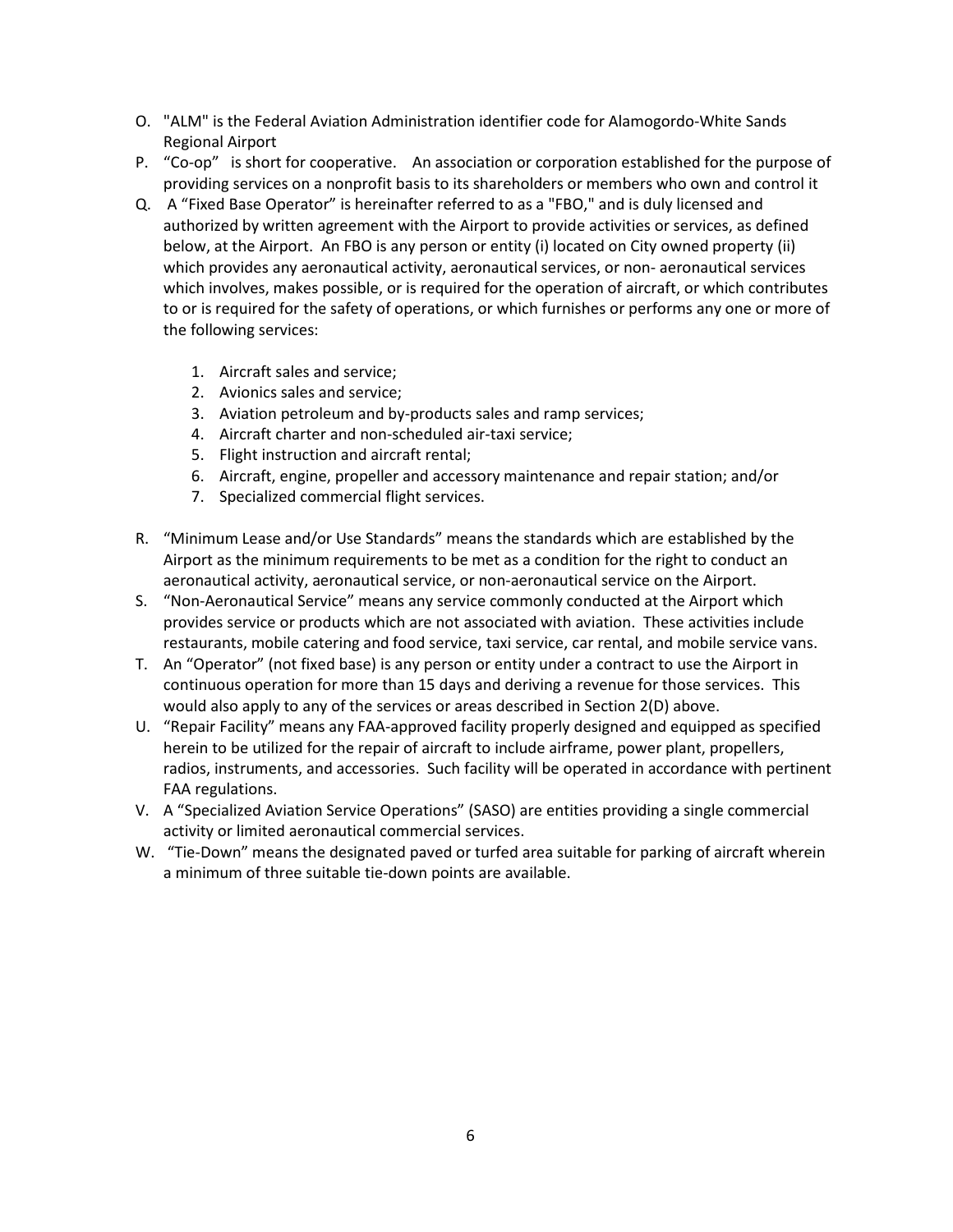# **3.0 APPLICATION PROCEDURE**

# **3.1 Application Elements**

Demonstration of intent to conduct an aeronautical activity, aeronautical service, or non-aeronautical service on the Airport shall be by application to the Airport Manager. The written application (See Appendix B - Commercial Permit Application) shall contain at the minimum:

- A. The proposed name and nature of the activity/service.
- B. Proposed date for commencement of the activity/service.
- C. The names, addresses, and telephone numbers of all individuals who would be owners, partners, or managers of the activity/service. Copies of current FAA licenses and certificates that would be required for the proposed activity/service, if applicable.
- D. A current financial statement for the owners, partners, or managers of the activity/service. Certification by a Certified Public Accountant may be required.
- E. A listing of assets owned, or being purchased, or leased which will be used in the activity/service on the Airport.
- F. A current credit report for each party owning or having a financial interest in the business, and a credit report on the activity/service itself covering all geographical areas in which it has done business in the ten-year period immediately prior to such application.
- G. A list of employers or work history providing information covering last five years for the owners, partners, or managers of the activity/service.
- H. Preliminary plans, specifications, and dates for any improvements which the applicant intends to make on the Airport for the proposed activity/service. Applicant must comply with City building code, fire code, and permit requirements. Building permit applications will require the approval of the Airport Manager prior to submission to the City Public Works Department.
- I. An operations plan providing summary of intended use of Airport facilities, including proposed environmental compliance plan.
- J. See Appendix C for insurance requirements. Operations will not begin until the City has proof of insurance.
- K. A financial and technical business plan forecasting business development and demonstrating finances necessary to conduct the proposed activity/service and the capability to meet FAA requirements for the proposed activity/service.
- L. Such other information as the Airport Manager may reasonably require.

# **3.2 Application Process**

All applications will be reviewed and acted upon by the Airport Manager and the City Commission within 90 days from the receipt of the complete written application. Applications may be denied for one or more of the following reasons:

- A. The applicant does not meet qualifications, standards and requirements established by the Minimum Lease and/or Use Standards.
- B. The applicant is found to not possess valid state tax identification number.
- C. The applicant's proposed activity/service will create a safety or environmental hazard on the Airport.
- D. The granting of the application will require the expenditure of Airport funds, labor or materials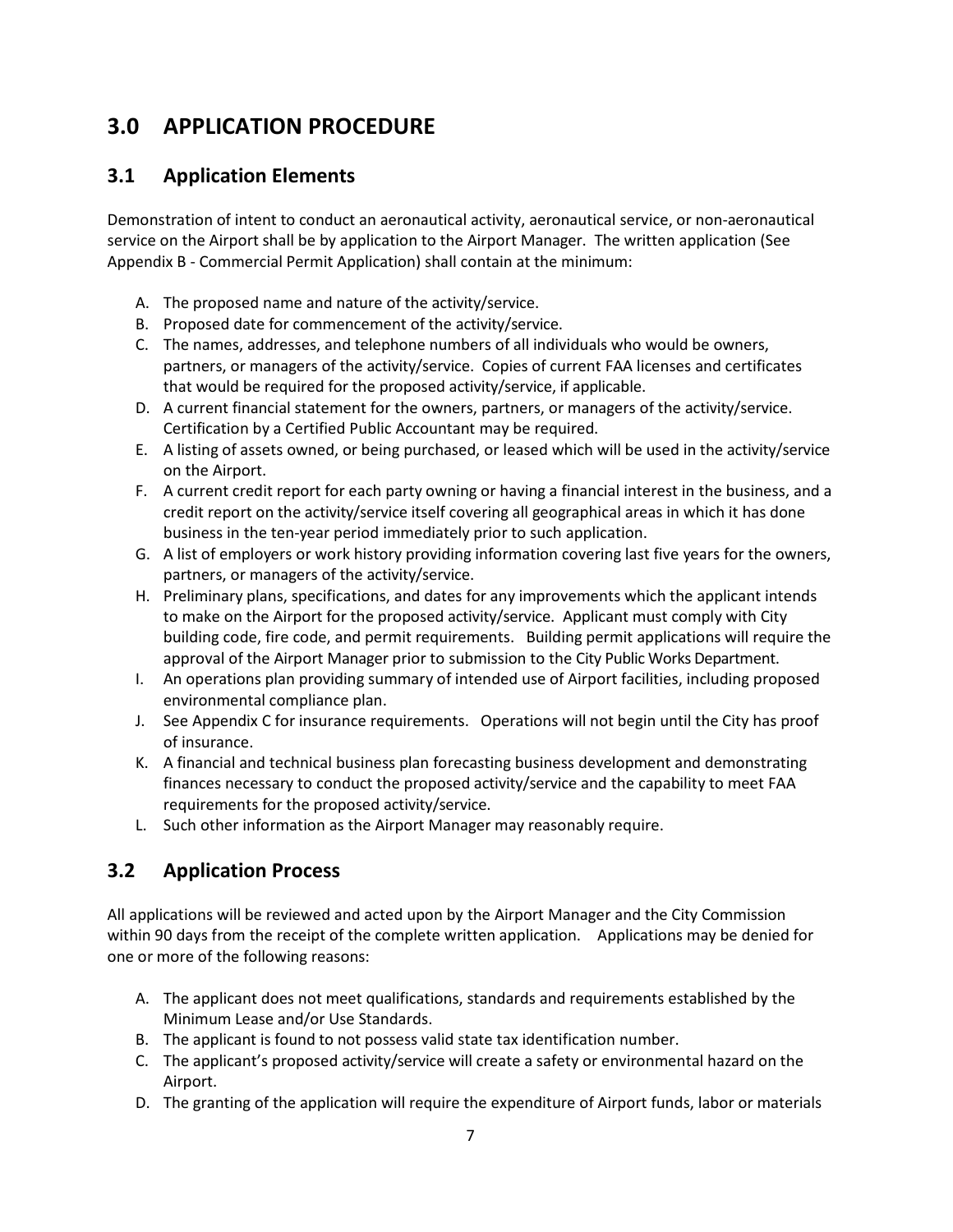on the facilities described in or related to the application, or the activity/service could have a negative impact on the Airport's financial operations.

- E. There is no appropriate or adequate available space or building on the Airport to accommodate the activity/service of the applicant.
- F. The proposed activity/service does not comply with the approved Airport Master Plan and/or Airport Layout Plan.
- G. The proposed construction would detract from the physical appearance of the Airport, is of low quality, or lacks durability.
- H. The development or use of the area requested will result in a congestion of aircraft or buildings, or will result in unduly interfering with the operations of any present tenant, such as problems in aircraft traffic or service, vehicular access and egress, or noise to existing tenants.
- I. Any applicant applying, or interested in the activity/service, has supplied false information, or has misrepresented any material fact in the application or in supporting documents, or has failed to make full disclosure on the application.
- J. Any applicant applying, or having an interest in the activity/service, has a record of violating the rules, regulations, or minimum standards of the Airport or any other airport, the applicable FARs, the City of Alamogordo Code, or local health regulations.
- K. Any applicant applying, or having an interest in the activity/service, has defaulted in the performance of any lease or other agreement with the Airport or any lease or other agreement with another airport or entity.
- L. Any applicant applying, or having an interest in the activity/service is not sufficiently credit worthy and responsible in the judgment of the Airport Manager to provide and maintain the proposed activity/service and to promptly pay amounts due under the lease.
- M. The applicant does not have the finances necessary to conduct the proposed activity/service.
- N. The applicant has committed any crime, or violated any ordinance, rule or regulation, which adversely reflects on its ability to conduct the proposed activity/service.
- O. The proposed activity/service does not meet the federal, state, or local requirements for environmental compliance.

# **3.3 Application Appeals Process**

The applicant shall have the ability to appeal the denial of an application, subject to the following provisions:

- A. Providing written notice of appeal to the Airport Manager within ten (10) calendar days of said denial.
- B. The notice of appeal will be forwarded to the AAB for review and a hearing.
- C. The AAB shall render its recommendation in writing within thirty (30) calendar days of receipt of the notice of appeal.
- D. An appeal of the final recommendation of the AAB may be made to the City Commission if a written notice of appeal is filed with the City Clerk within thirty (30) calendar days of the AAB's final recommendation. Upon receipt of a notice of appeal, the City Clerk shall immediately notify the City Manager, who shall, after consultation with the City Commission, schedule a hearing on the matter. On any appeal, the final recommendation of the AAB shall be stayed, pending the outcome of the appeal before the City Commission. The City Commission shall conduct a full and impartial hearing on the matter before rendering any decision. . The decision of the City Commission shall be final.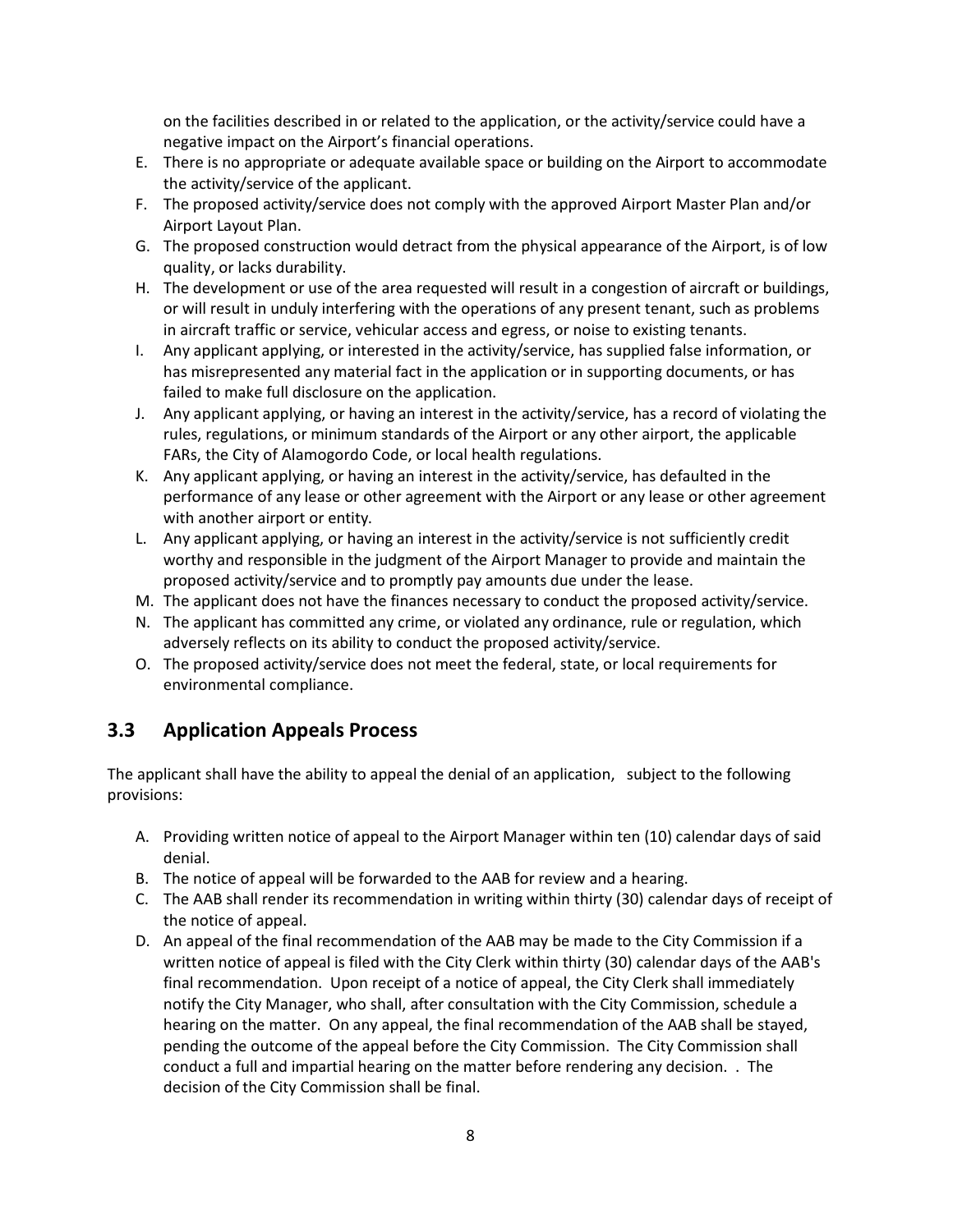# **4.0 MINIMUM STANDARDS FOR LEASE AND/OR USE OF THE ALAMOGORDO-WHITE SANDS REGIONAL AIRPORT**

No person, corporation or entity shall act as an FBO until receiving approval of a lease from the Alamogordo City Commission. Prior to the approval, of a lease, an FBO or a prospective FBO shall satisfy the Alamogordo City Commission, if the Commission so requests, that it is technically and financially able to perform the requested service and that it has the insurance required by these standards outlined below.

To satisfy the Alamogordo City Commission, each FBO or prospective FBO shall allow the Commission or its designee to inspect its financial records and any other records which the Commission deems necessary. Any information obtained by the Commission shall be kept in strict confidence. In addition each FBO or prospective FBO may be required to furnish to the Commission a credit report or other reference attesting to its experience, character or ability. The Commission shall hold a public hearing on all applications of FBO's for a lease.

All operations at the Airport shall be conducted for the public benefit in order to promote aviation and air transportation and aeronautical activities. No operation shall be conducted in violation of the rules and regulations of the FAA or the City of Alamogordo. The Alamogordo City Commission may promulgate rules and regulations to implement these standards.

Each FBO shall protect the public generally, the customers or clients of the FBO and City from any and all damages, claims or liability arising out of its use of the leased premises and shall carry comprehensive general liability insurance with a reputable company with limits not less than those specified herein. The City shall be named as an additional insured and Certificates of Insurance must be provided to the City. It is further understood that the City may require an increase in bodily injury, liability, and/or property damage insurance coverage. The Alamogordo City Commission may allow insurance of a lesser amount to be carried if it can be shown that the required amount of insurance is not commercially available at a reasonable rate. See Appendix C for insurance requirements.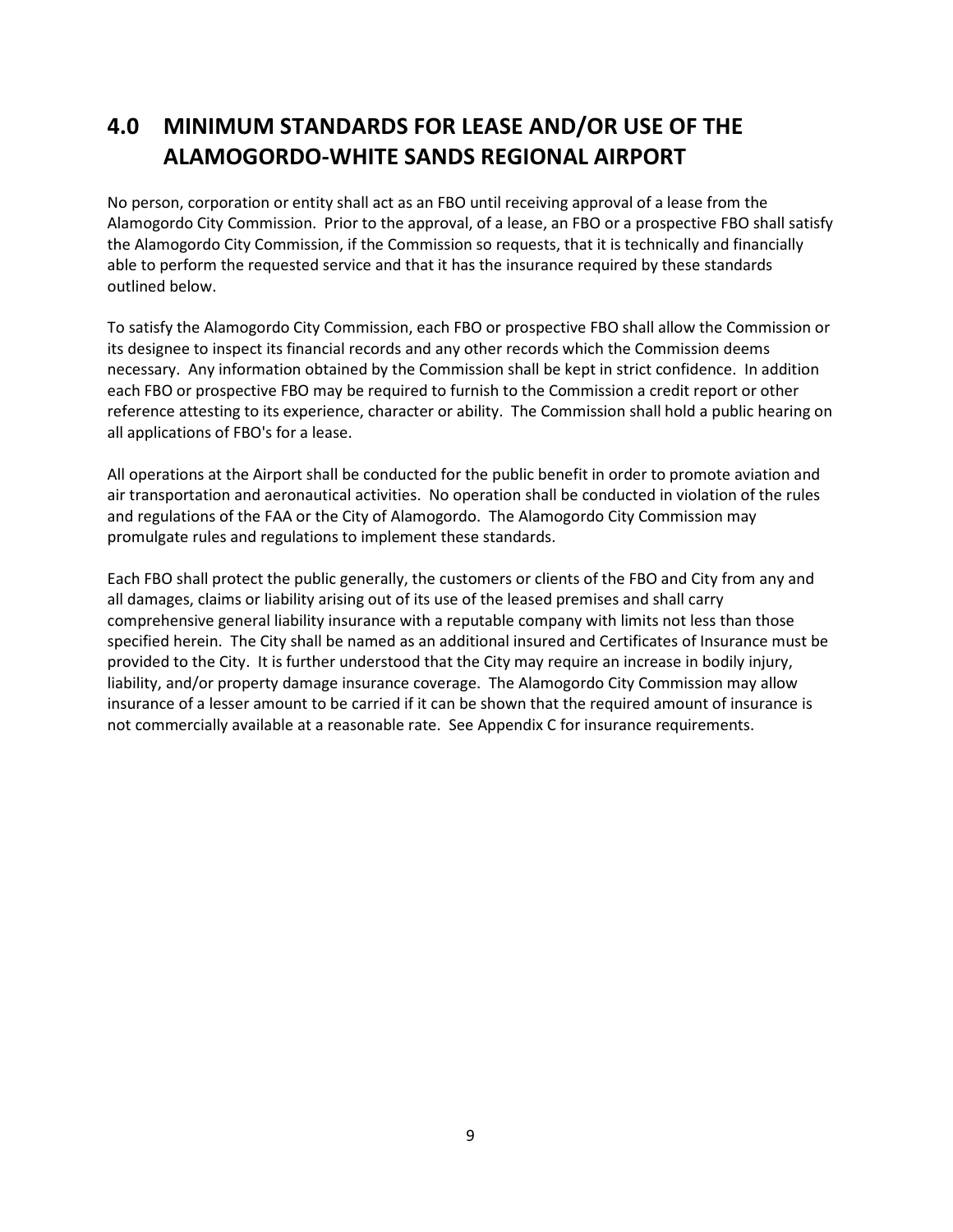### **4.1 Aircraft Sales**

Any lessee desiring to engage in the sale of new or used aircraft must lease and/or provide as a minimum the following:

#### **4.1.1 Land**

Basic Requirement: The leasehold shall contain adequate land to provide space for buildings, storage of aircraft, and display.

#### **4.1.2 Buildings**

Basic Requirement: Lease or construct a minimum of 800 square feet of properly lighted and heated space for office and public lounge, rest rooms, and telephone.

#### **4.1.3 Personnel**

Basic Requirement: One person having a current commercial pilot certificate with ratings appropriate for the types of aircraft to be demonstrated.

#### **4.1.4 Dealerships**

Basic Requirement: New aircraft dealers shall hold an authorized factory or sub-dealership license or permit if required by the state.

#### **4.1.5 Aircraft**

Basic Requirement: A dealer of new aircraft shall have available or on call one current model demonstrator.

#### **4.1.6 Services**

Basic Requirement: N/A

#### **4.1.7 Hours of Operation**

The normal operating hours will be at the operator's discretion, but he should be reasonably available to the public.

#### **4.1.8 Insurance Coverage**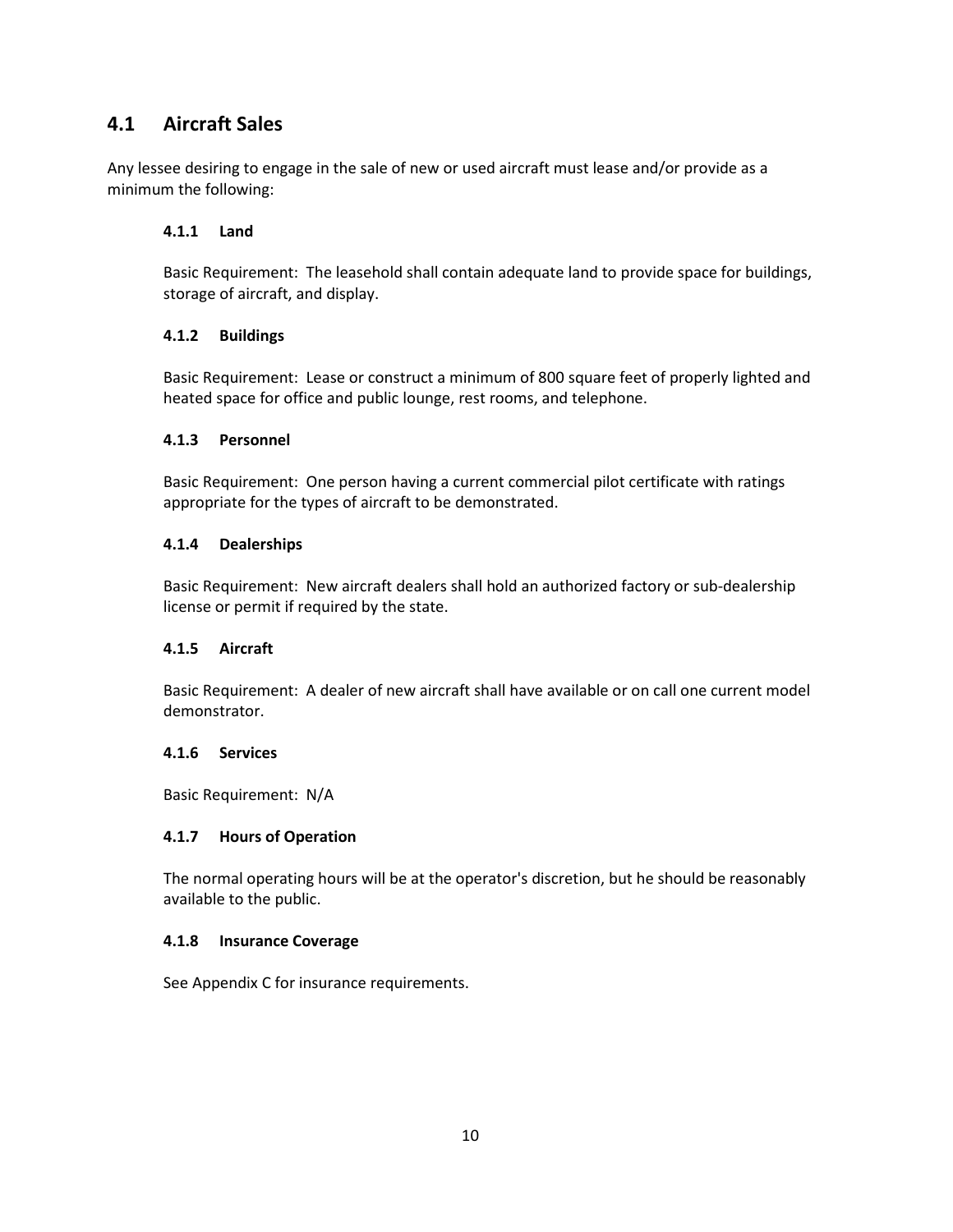# **4.2 Airframe and/or Power Plant Repair**

Any lessee desiring to engage in airframe and/or power plant repair service must provide as a minimum the following:

#### **4.2.1 Land**

Basic Requirement: The leasehold shall contain adequate land to provide space for all buildings and temporary parking of aircraft.

#### **4.2.2 Buildings**

Basic Requirement: Lease existing facility or construct a building sufficient to provide shop space meeting federal, state, or local industrial code requirements and hangar space as required for FAA repair certification. Also, lease or construct building which will provide a minimum of 400 square feet of properly heated and lighted office space, rest rooms, and telephone.

#### **4.2.3 Personnel**

Basic Requirement: One person currently certified with FAA with ratings appropriate for work being performed who may hold an airframe and/or power plant rating.

#### **4.2.4 Equipment**

Basic Requirement: Sufficient equipment, supplies and availability of parts to perform maintenance in accordance with manufacturer's recommendations or equivalent.

#### **4.2.5 Hours of Operation**

Basic Requirement: The normal operating hours shall be forty (40) hours per week. Daily operating schedule will be at the discretion of the operator and posted at the operator's facility and in the Airport Manager's office. All holidays observed by the City of Alamogordo may also be observed by the operator. Changes to the normal schedule will be coordinated with the Airport Manager at least one week in advance.

#### **4.2.6 Insurance Coverage**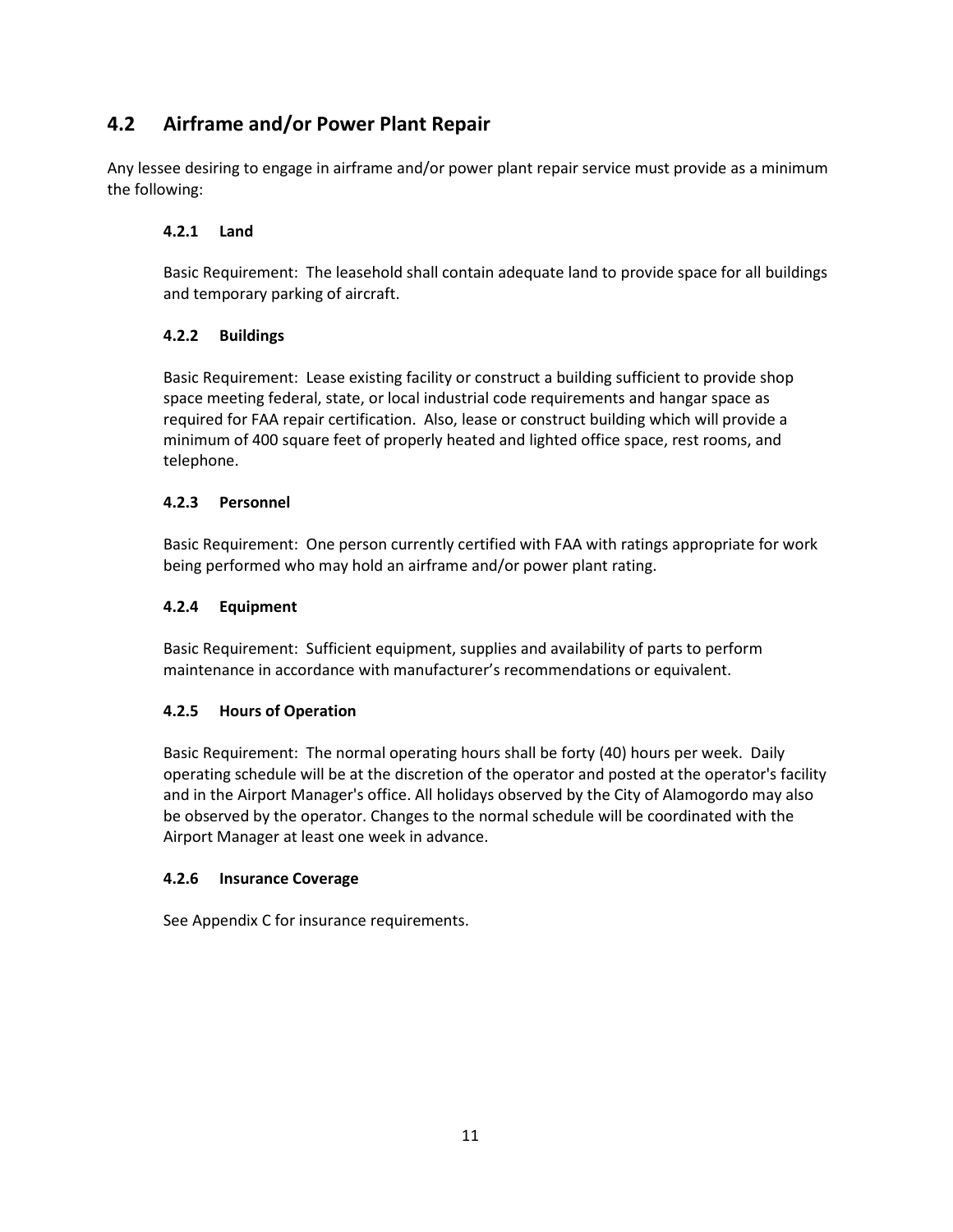# **4.3 Aircraft Rental**

Any lessee desiring to engage in the rental of aircraft must provide as a minimum the following:

#### **4.3.1 Land**

Basic Requirement: The leasehold shall contain adequate land to provide space for buildings, aircraft parking, and tie downs.

#### **4.3.2 Buildings**

Basic Requirement: Lease or construct building which will provide a minimum of 400 square feet of properly heated and lighted office space, rest rooms, and telephone.

#### **4.3.3 Personnel**

Basic Requirement: One person having a current commercial pilot certificate with appropriate ratings.

#### **4.3.4 Aircraft**

Basic Requirement: One airworthy aircraft owned or leased in writing to the lessee.

#### **4.3.5 Hours of Operation**

Basic Requirement: The normal operating hours shall be forty (40) hours per week. Daily operating schedule will be at the discretion of the operator and posted at the operator's facility and in the Airport Manager's office. All holidays observed by the City of Alamogordo may also be observed by the operator. Changes to the normal schedule will be coordinated with the Airport Manager at least one week in advance.

#### **4.3.6 Insurance Coverage for Owned or Leased Aircraft**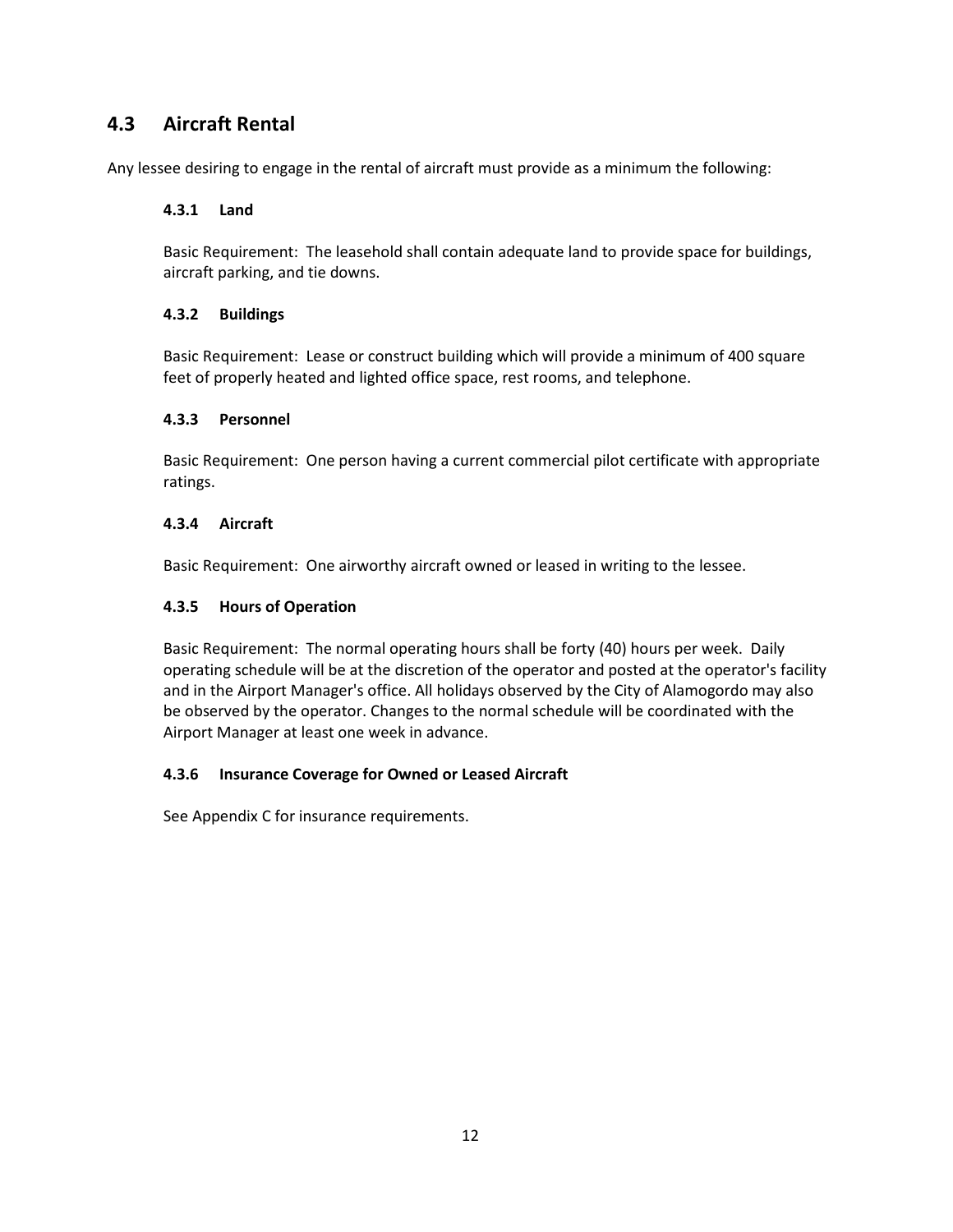# **4.4 Flight Instruction**

Any lessee desiring to engage in pilot flight instruction shall provide as a minimum the following:

#### **4.4.1 Land**

Basic Requirement: The leasehold shall contain adequate land space for buildings, aircraft parking, and tie downs.

#### **4.4.2 Buildings**

Basic Requirement: Lease or construct a building having 800 square feet of properly lighted and heated floor space to provide classroom, briefing room, pilot lounge, rest rooms, and telephone.

#### **4.4.3 Personnel**

Basic Requirement: One person properly certificated with FAA as flight instructor to cover the type of training offered.

#### **4.4.4** Aircraft

Basic Requirement: The lessee shall own or have leased to him in writing one properly certificated aircraft equipped for flight instruction.

#### **4.4.5 Hours of Operation**

Basic Requirement: The normal operating hours shall be forty (40) hours per week. Daily operating schedule will be at the discretion of the operator and posted at the operator's facility and in the Airport Manager's office. All holidays observed by the City of Alamogordo may also be observed by the operator. Changes to the normal schedule will be coordinated with the Airport Manager at least one week in advance.

#### **4.4.6 Insurance Coverage for Owned or Leased Aircraft**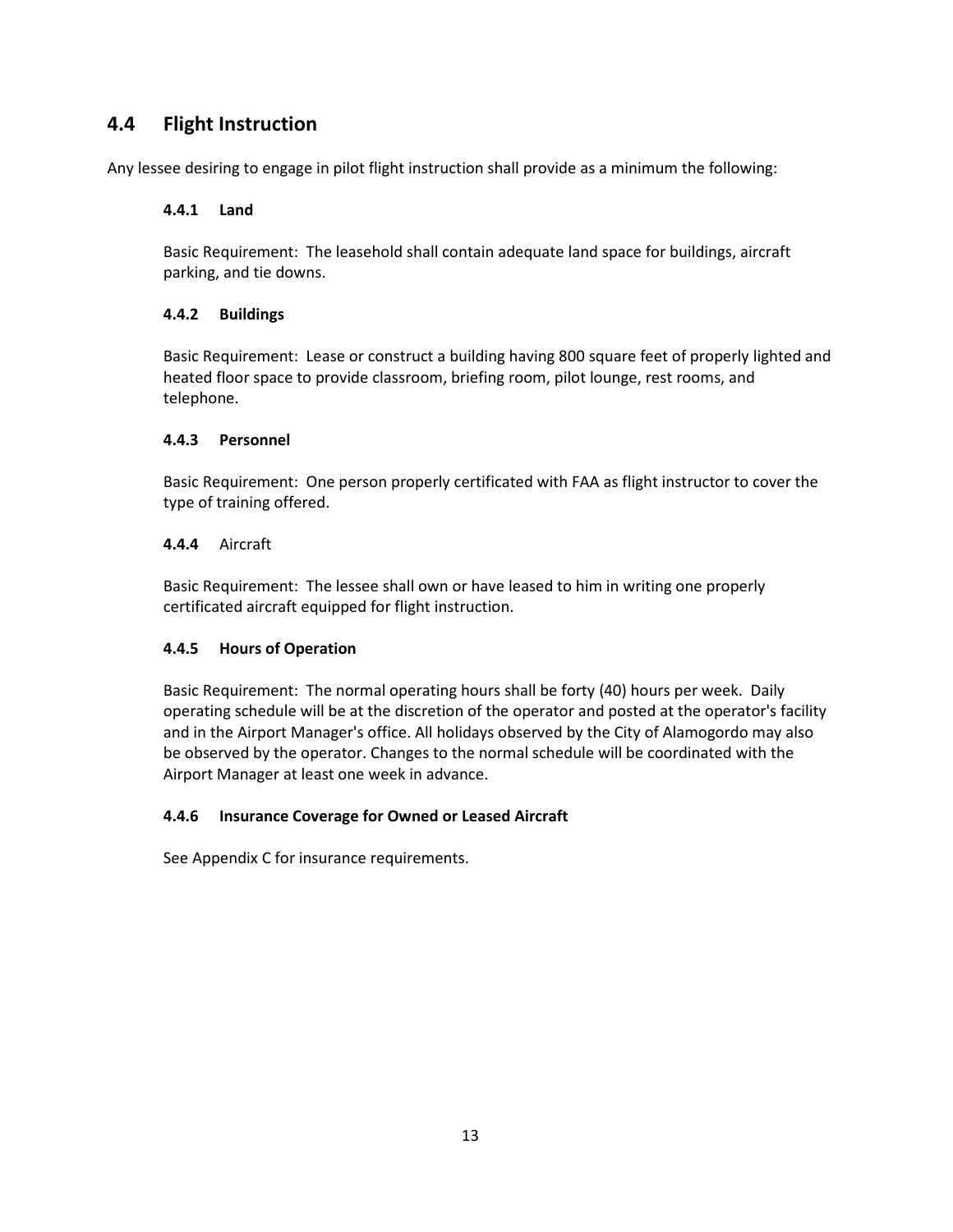# **4.5 Aircraft Fuels and Oil Dispensing Service**

Only approved FBOs or the City of Alamogordo can sell fuel on the Airport. Lessees desiring to dispense aviation fuels and oil, and provide other related services such as tie down and parking, shall provide as a minimum the following services and facilities:

### **4.5.1 Land**

Basic Requirement: The leasehold shall contain adequate land to provide for buildings, aircraft parking, tie downs, and dispensing equipment.

#### **4.5.2 Buildings**

Basic Requirement: Construct or lease a building providing a minimum of 400 square feet of properly lighted and heated floor space for office, public lounge, rest rooms, and telephone.

### **4.5.3 Personnel**

Basic Requirement: One properly trained person shall be on duty during operating hours.

### **4.5.4 Aircraft Service Equipment**

Basic Requirement: Emergency starting equipment and adequate fire extinguishers.

#### **4.5.5 Services**

Basic Requirement: Sale of fuel and oil, facilities for tie-down or other storage of aircrafts, ramp services, and some capability for minor flight line repairs. All fueling operations will be conducted according to the 2005 (or more current) City of Alamogordo Aviation Fuel Standards.

### **4.5.6 Fueling Facilities**

Basic Requirement: Two (2) metered filter-equipped dispensers, fixed or mobile, for dispensing two (2) grades (jet & 100 octane) of fuel from storage tanks having a minimum capacity of 8,000 gallons each. Mobile dispensing truck(s) shall have a total of at least 300 gallon capacity for each grade of fuel. Separate dispensing pumps and meters for each grade of fuel is required.

### **4.5.7 Hours of Operation**

Basic Requirement: Fueling service shall be provided nine (9) hours per day, seven (7) days a week (e.g., Sunday to Saturday), and on-call after normal hours. Daily operating schedule will be coordinated with the Airport Manager and posted at the operator's facility and in the Airport Terminal. Thanksgiving and Christmas will be observed holidays. Changes to the normal schedule will be coordinated with the Airport Manager at least one week in advance.

### **4.5.8 Insurance Coverage**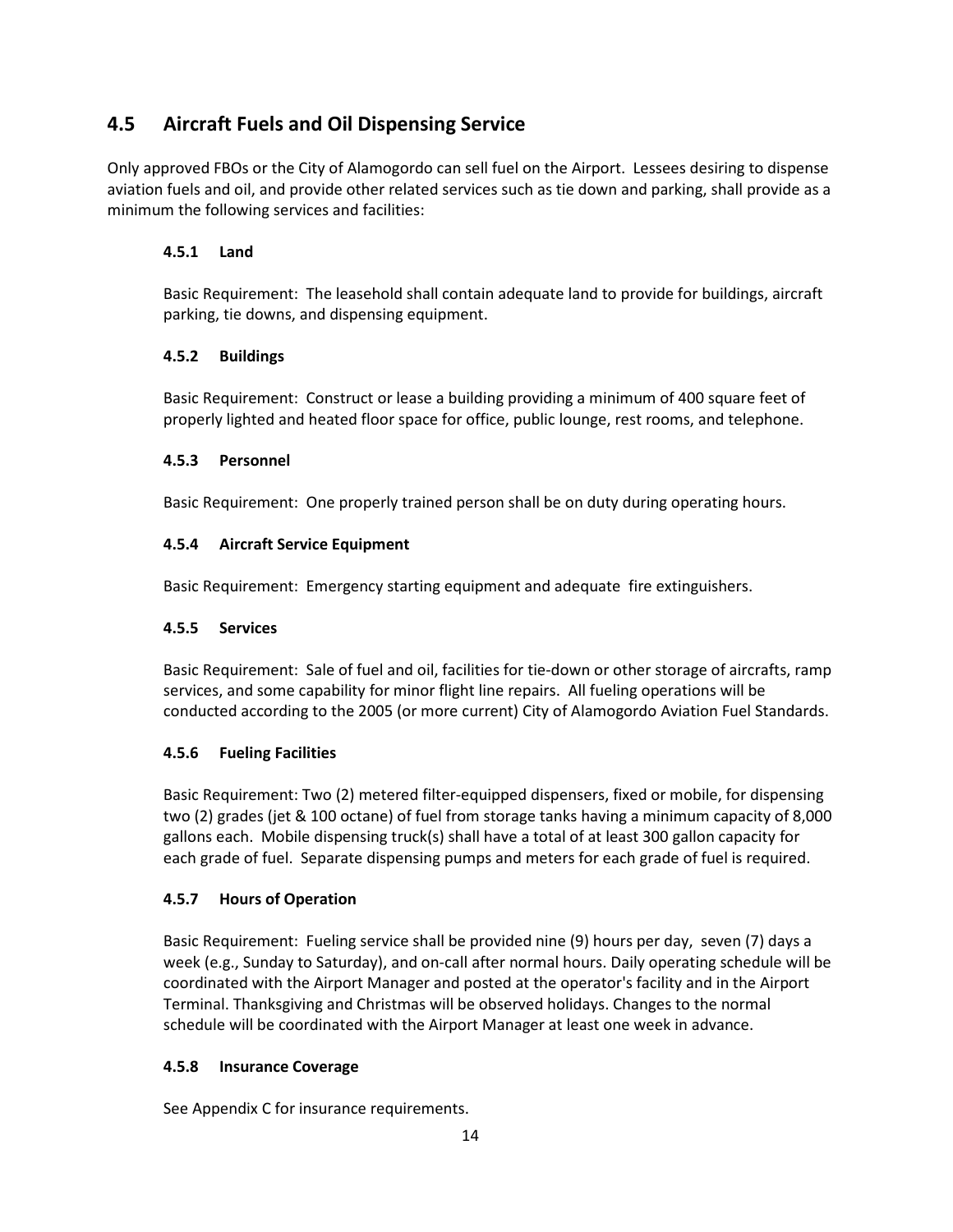### **4.6 Radio, Instrument, or Propeller Repair Service**

Lessees desiring to provide a radio, instrument, or propeller repair service must hold an FAA repair station certificate and ratings for same and provide as a minimum the following:

#### **4.6.1 Land**

Basic Requirement: The leasehold shall contain adequate land to provide space for buildings and temporary parking of aircraft.

#### **4.6.2 Buildings**

Basic Requirement: Lease existing facility or construct a building sufficient to provide shop space meeting federal, state, or local industrial code requirements and hangar space as required for FAA repair certification. Also, lease or construct building which will provide a minimum of 400 square feet of properly heated and lighted office space, rest rooms, and telephone.

#### **4.6.3 Personnel**

Basic Requirement: One person currently certified with FAA with ratings appropriate for work being performed who may repair station certificate.

#### **4.6.4 Equipment**

Basic Requirement: Sufficient equipment, supplies and availability of parts to perform maintenance in accordance with manufacturer's recommendations or equivalent.

#### **4.6.5 Hours of Operation**

Basic Requirement: The normal operating hours will be at the operator's discretion, but he should be reasonably available to the public.

#### **4.6.6 Insurance Coverage**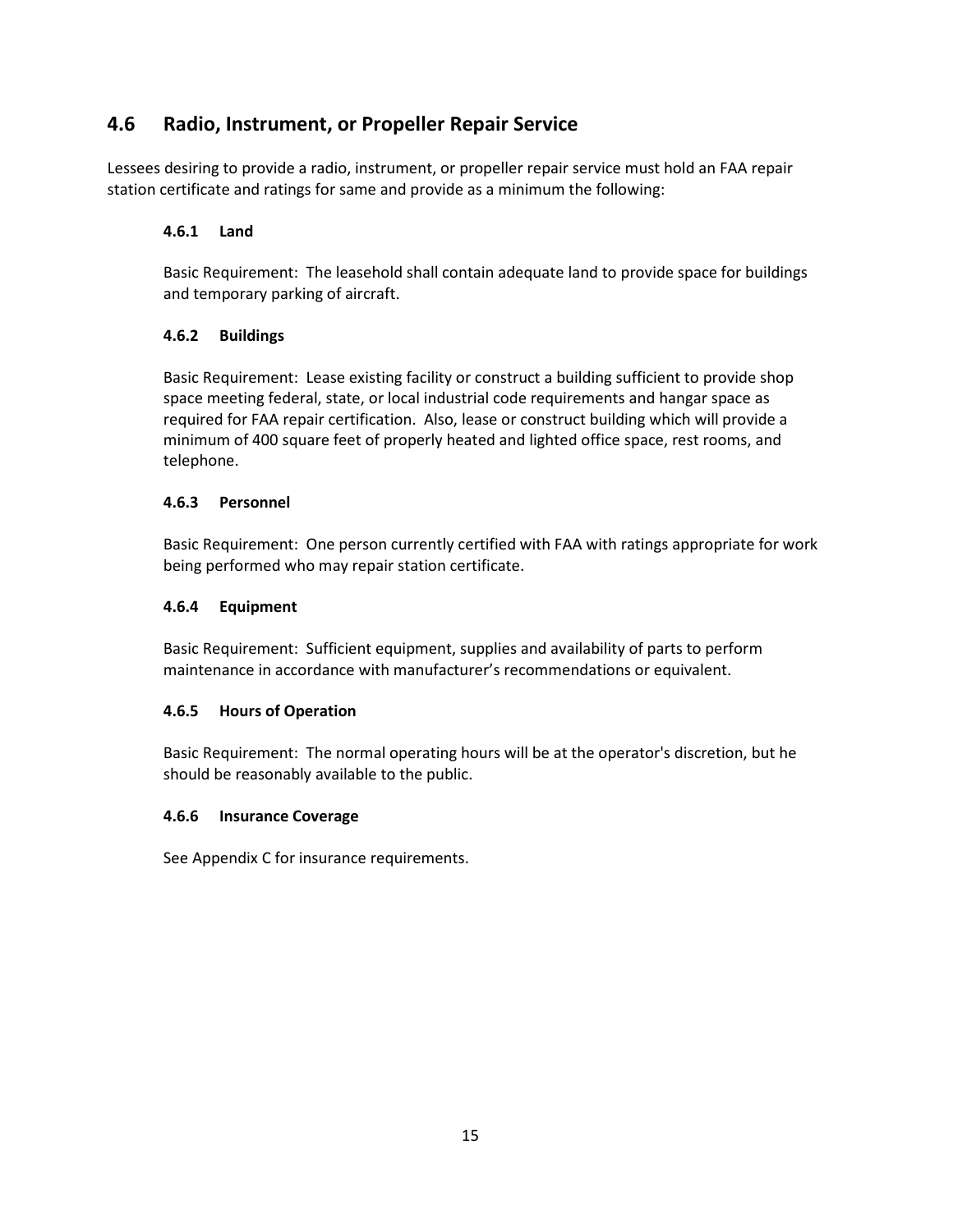### **4.7 Air Taxi Service**

Lessees desiring to engage in air taxi service must hold an FAA Air Taxi – Commercial Operator Certificate with ratings appropriate to the functions to be accomplished.

#### **4.7.1 Land**

Basic Requirement: The leasehold shall contain adequate land space for buildings, aircraft parking, and tie downs.

#### **4.7.2 Buildings**

Basic Requirement: Lease or construct a building providing a minimum of 800 square feet of properly heated and lighted space for office and public lounge, rest rooms, and telephone.

#### **4.7.3 Personnel**

Basic Requirement: One FAA certified commercial pilot who is appropriately rated to conduct air taxi service offered.

#### **4.7.4 Dealerships**

Basic Requirement: One four-place (or more) aircraft meeting all the requirements of the Air Taxi/Commercial Operator Certificate held.

#### **4.7.5 Hours of Operation**

Basic Requirement: The hours of operation shall be as required to provide advertised service, and provide on-call service during non-operating hours.

#### **4.7.6 Insurance Coverage**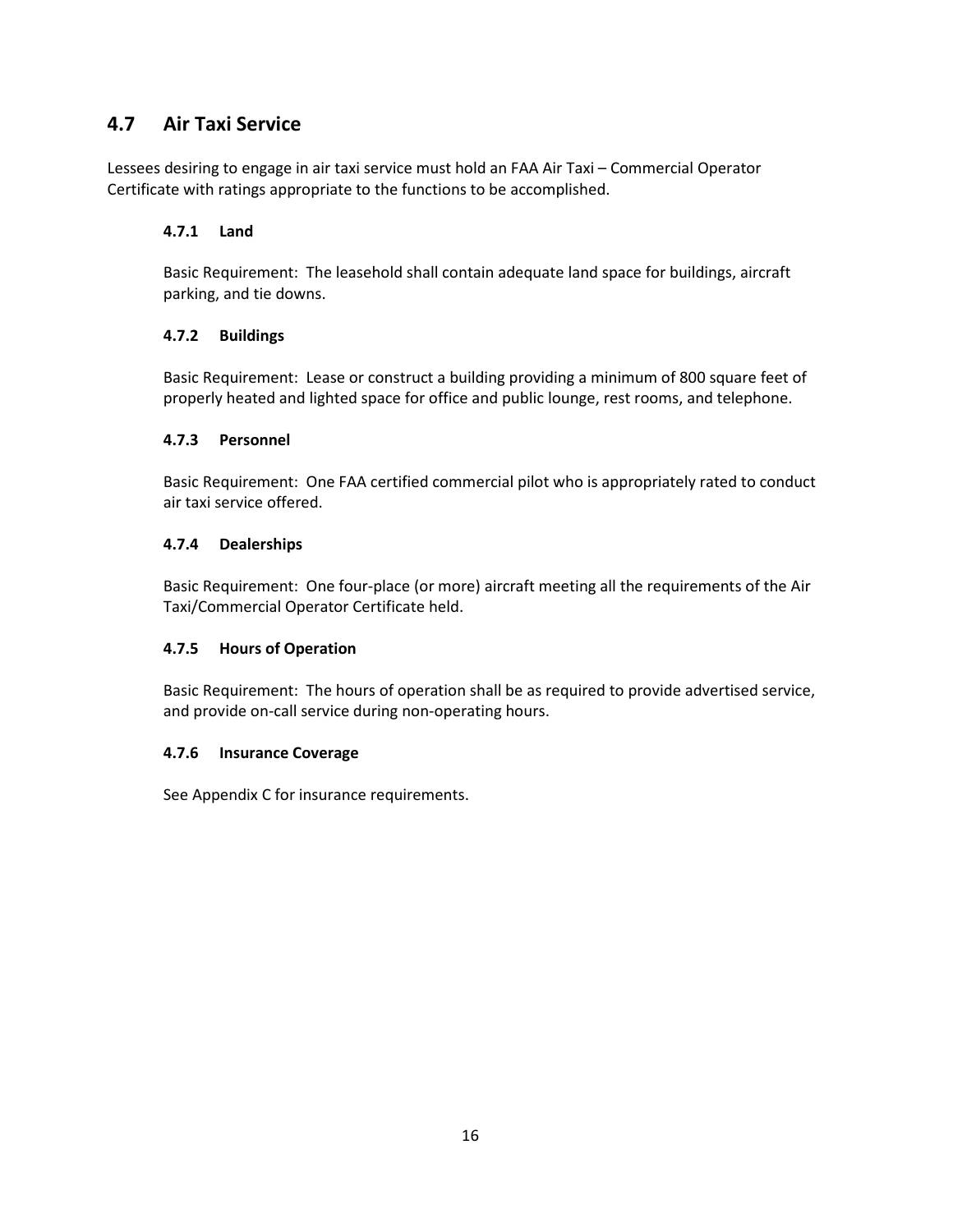### **4.8 Aerial Applications**

Lessees desiring to engage in aerial application operations must hold an Agricultural Aircraft Operator Certificate issued by the FAA under Part 137; comply with requirements of the state and political subdivisions thereof; and provide as a minimum the following:

#### **4.8.1 Land**

Basic Requirement: The leasehold shall contain adequate land to provide for buildings, aircraft parking, tie downs, and dispensing equipment.

#### **4.8.2 Buildings**

Basic Requirement: Lease or construct building which will provide a minimum of 400 square feet of properly heated and lighted office space, rest rooms, and telephone.

NOTE: Such facilities will be located on the Airport in a location which will provide the greatest safeguard to the public.

#### **4.8.3 Personnel**

Basic Requirement: One person holding current FAA commercial certificate, properly rated for the aircraft to be used and meeting the requirements of Part 137 of FAA Regulations and applicable regulations of the state.

#### **4.8.4 Aircraft**

Basic Requirement: One aircraft which will be airworthy, meeting all the requirements of Part 137 of FAA Regulations and applicable regulations of the state. This aircraft shall be owned or leased by agreement in writing and based on the lessee's leasehold.

#### **4.8.5 Facilities**

Basic Requirement: Centrally drained, paved area for aircraft loading, washing, servicing and dumping facility of sufficient size to meet federal, state, and local governmental requirements.

#### **4.8.6 Hours of Operation**

Available on call during the normal aerial application season.

#### **4.8.7 Insurance Coverage**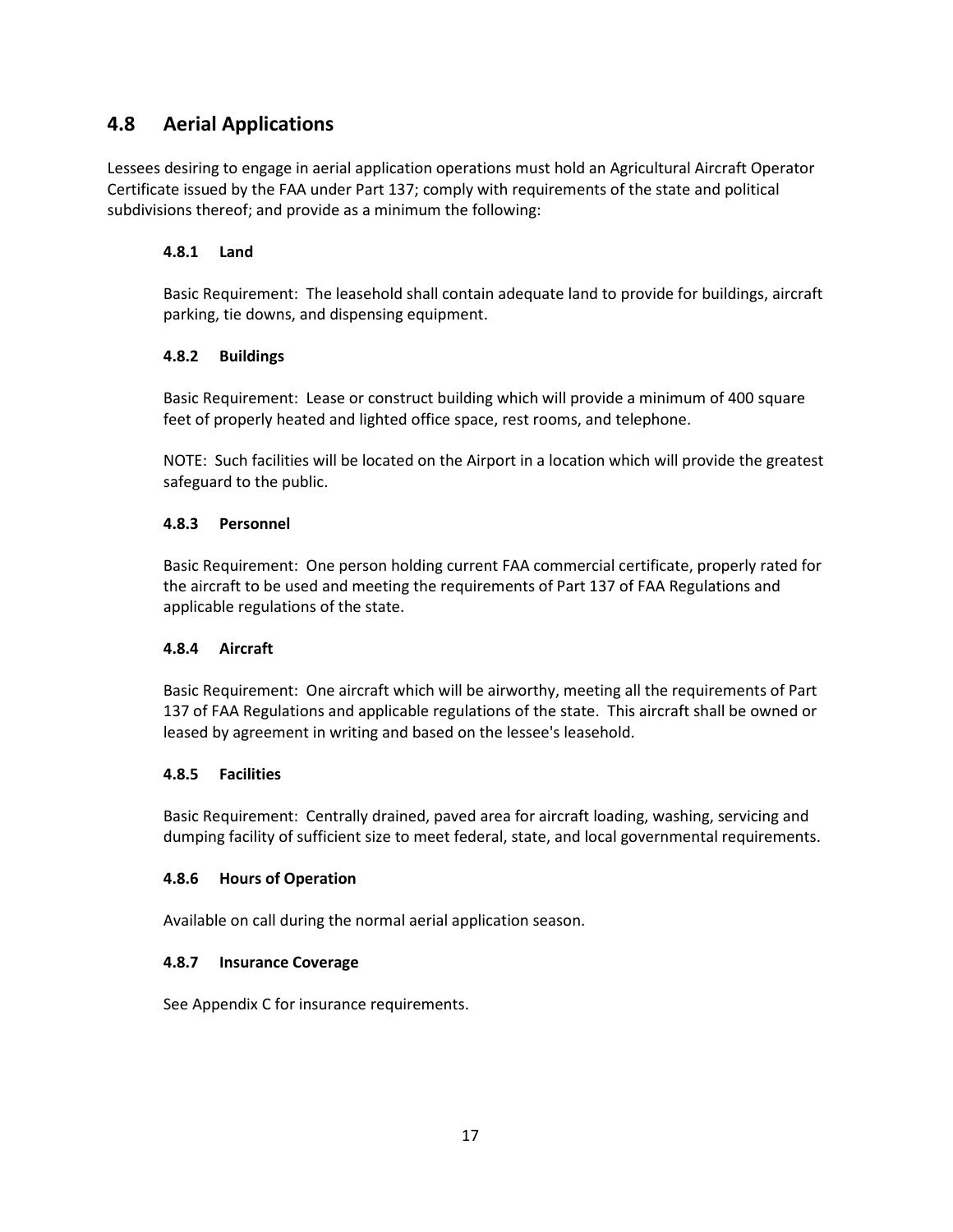# **4.9 Specialized Commercial Flight Services**

Lessees desiring to engage in the specialized commercial flight services including but not limited to those listed below shall provide as a minimum the following:

- 1. Banner towing and aerial advertising
- 2. Aerial photography or survey
- 3. Firefighting or fire patrol
- 4. Powerline or pipeline patrol
- 5. Parachute jumping
- 6. Any other operations specifically excluded from Part 135 of the FAA Regulations.

#### **4.9.1 Land**

Basic Requirement: The leasehold shall contain adequate land to provide for buildings, aircraft parking, and tie downs.

#### **4.9.2 Buildings**

Basic Requirement: Lease or construct building which will provide a minimum of 400 square feet of properly heated and lighted office space, rest rooms, and telephone.

#### **4.9.3 Personnel**

Basic Requirement: One person having a current FAA Commercial Pilot Certificate with appropriate ratings for the aircraft to be flown.

#### **4.9.4 Aircraft**

Basic Requirement: One properly certificated aircraft owned or leased in writing to the lessee.

#### **4.9.5 Hours of Operation**

Basic Requirement: Normal operating hours will be at the operator's discretion, but he should be reasonably available to the public.

#### **4.9.6 Insurance Coverage for Owned or Leased Aircraft**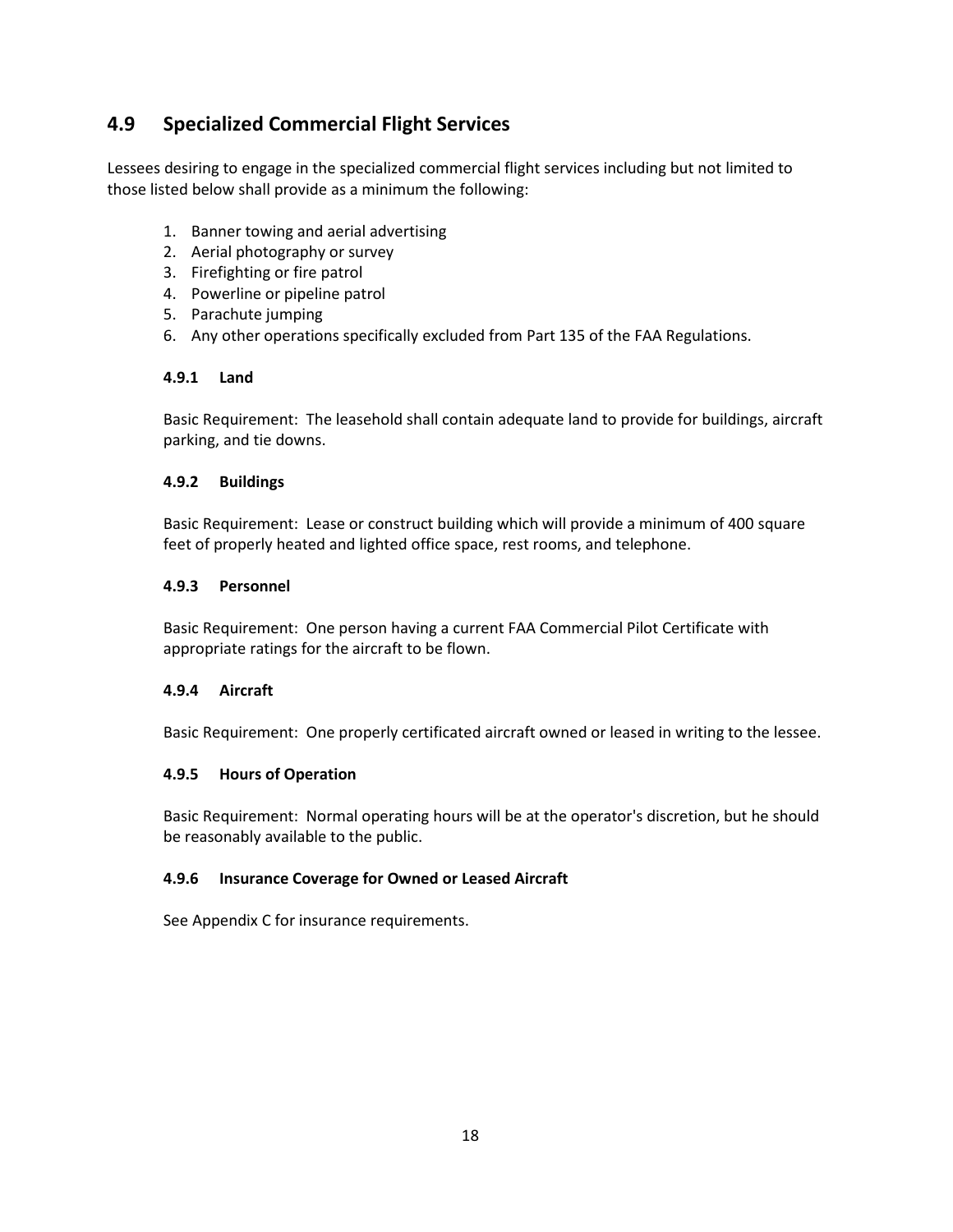### **4.10 Multiple Services**

Lessees desiring to engage in two or more commercial aeronautical activities must provide as a minimum the following:

#### **4.10.1 Land**

Basic Requirement: The leasehold for multiple activities shall contain adequate space for specific use area requirements for buildings, aircraft parking, and tie downs.

#### **4.10.2 Buildings**

Basic Requirement: Lease or construct a building having 800 square feet of properly lighted and heated floor space to provide office space, public lounge, rest rooms, and telephone. Repair stations must provide minimum shop and hangar space as required by FAA certification.

#### **4.10.3 Personnel**

Basic Requirement: Multiple responsibilities may be assigned to personnel to meet personnel requirements for all activities.

#### **4.10.4 Aircraft**

Basic Requirement: All requirements for aircraft for the specific activities to be engaged in must be provided; however, multiple uses can be made of all aircraft, except aerial applicator aircraft, to meet these requirements.

#### **4.10.5 Equipment**

Basic Requirement: All equipment specifically required for each activity, must be provided.

#### **4.10.6 Services**

Basic Requirement: All services specifically required for each activity must be provided during the Hours of Operation.

#### **4.10.7 Hours of Operation**

Basic Requirement: The lessee will adhere to the operating schedule as required for each activity.

#### **4.10.8 Insurance Coverage**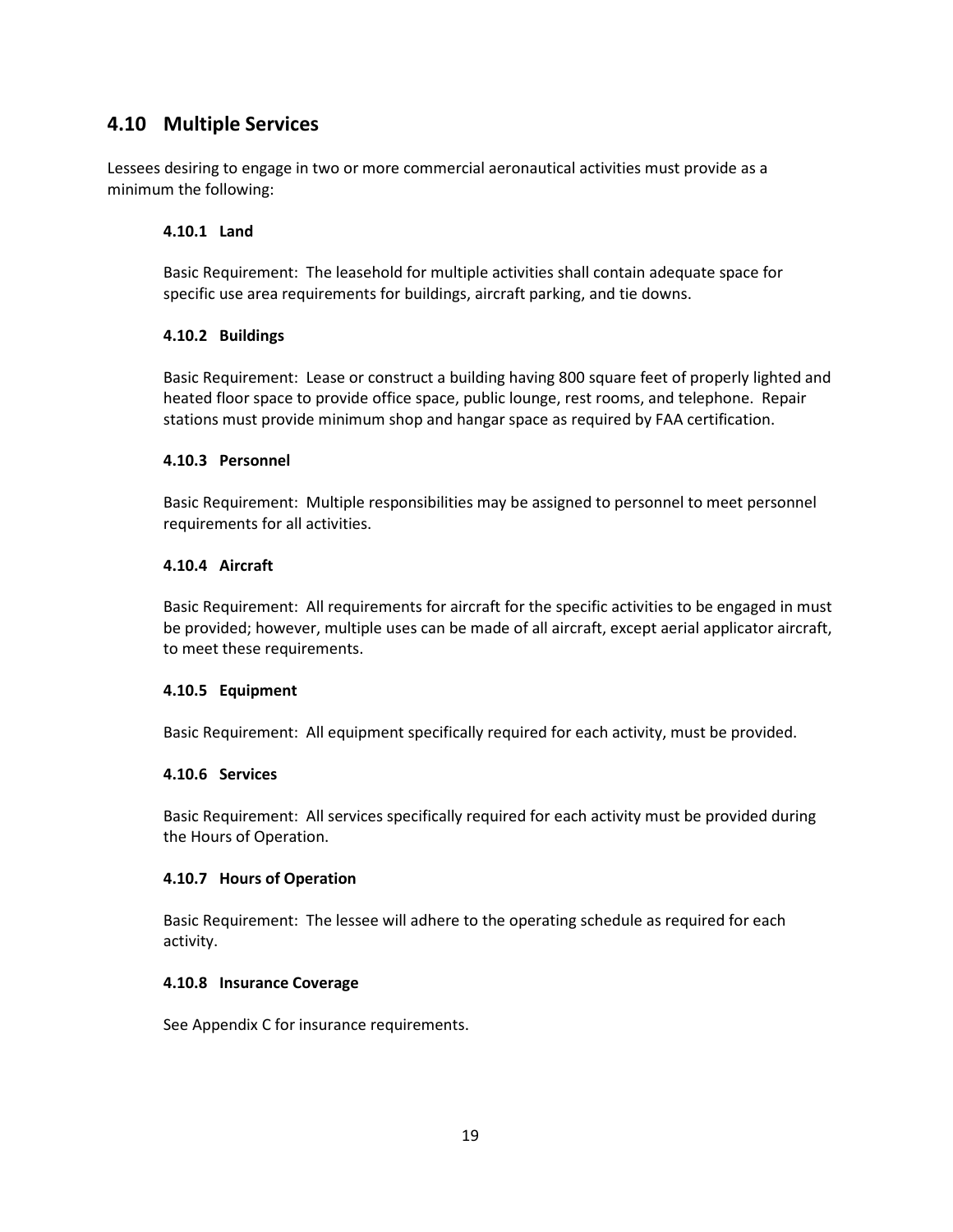### **4.11 Non-Commercial Fueling Operator**

#### **4.11.1 Definitions**

- a. A non-commercial fueling operator is an operator who engages in either self- fueling as an individual or co-op fueling through an organization of tenants.
	- 1. Self-fueling is defined as the non-commercial fueling of an aircraft by the aircraft owner or the owner's employees using the aircraft owner's vehicles, equipment and resources.
- b. Each entity engaging in non-commercial fueling at the airport shall fully comply with the minimum standards set forth in this section.

#### **4.11.2 Permit/Approval**

a. No entity shall engage in non-commercial fueling unless a valid General Aviation Operator Permit authorizing such activity has been obtained from the Airport Manager.

#### **4.11.3 Fueling Reports**

- a. On or before the 20th calendar day of the subsequent month, non-commercial fueling operator shall provide a summary report to the Airport Manager identifying the number of gallons of aviation fuel purchased by fueling operator by fuel type. They will pay the fuel flowage fee (as adopted by City ordinance) due to the Airport Manager at City Hall.
- b. Non-commercial fueling operator shall at all times, maintain books and records for a period not less than 3 years. The Airport Manager shall have the right, through its representatives and at reasonable times, to inspect, examine, and audit all books, records and fuel meters within five (5) days of receipt of notice by Airport Manager to conduct such audit. All such books and records will be made available to the Airport Manager for at least three (3) years following any month when fuel was dispensed or purchased. In the case of a discrepancy between the amount of fuel purchased by and/or delivered to non-commercial fueling operator and the amount of fuel dispensed by non-commercial fueling operator, the greater amount shall prevail and the non-commercial fueling operator shall promptly pay all additional fees due and owing the Airport Manager, including interest on the unpaid balance at a rate established by the Airport Manager; not to exceed the maximum allowable by law.

#### **4.11.4 Fuel Storage**

- a. Non-commercial fueling operator shall demonstrate that satisfactory arrangements have been made for the storage of fuel as follows:
	- 1. In a designated fuel storage area approved by the Airport Manager and agencies having jurisdiction.
	- 2. Entities authorized by the Airport Manager shall lease land and construct or install a fuel storage facility in a location approved by the Airport Manager.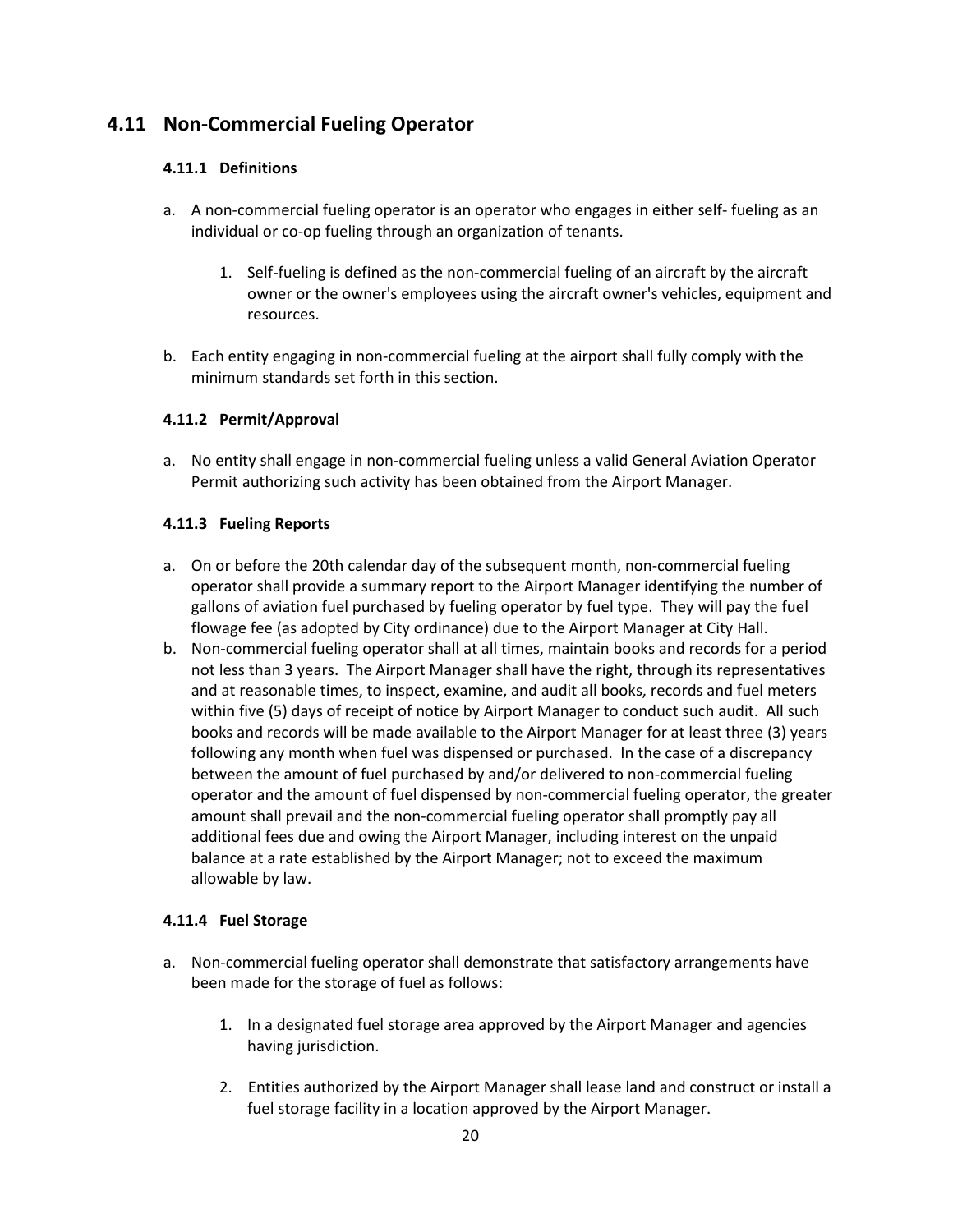#### **4.11.5 Non-Commercial Self-Fueling**

- a. Provided that the requirements of the airport's minimum standards program and all applicable regulatory measures are met, an aircraft owner or the aircraft owner's employees may perform services (fueling, maintenance, or repair) on the aircraft owner's aircraft utilizing the aircraft owner's vehicles, equipment, and resources (self-service). This section outlines the requirements of a non-commercial self-fueling operator:
	- 1. Prior to issuance and subsequently upon request of the Airport Manager, a noncommercial self-fueling operator shall provide evidence of ownership or lease of any aircraft being operated and fueled by self-fueling operator. Evidence of ownership or lease must demonstrate proof that the Aircraft is under full and exclusive control of the non-commercial self-fueling operator.
	- 2. Self-fueling shall be restricted to the Aircraft listed on the permit.
	- 3. The self-fueling operator shall comply with audit procedures established by the Airport Manager and the current Uniform Fire Code.
	- 4. Any fuel stored in a hangar must be in certified fuel storage containers, limited to 2.5 gallons or less and be approved by the Airport Manager.

### **4.12 Private Fueling**

#### **4.12.1 Definitions**

- a. Self-fueling is defined as the non-commercial fueling of an aircraft by the aircraft owner or the owner's employees using the aircraft owner's vehicles, equipment and resources.
- b. Co-op fueling means the self-fueling of aircraft through an organization formed by several aircraft owners.
- **4.12.2** Co-op fueling, as defined herein, is prohibited.

### **4.13 Fueling Cooperatives**

#### **4.13.1 Definition**

A fueling cooperative is an entity formed and registered with the state by two or more aircraft owners for the purpose of self-fueling. Fueling cooperatives shall not be required to meet the minimum standards stipulated for FBO's so long as the fueling cooperative cooperative's membership is not available to the general public and fueling is limited to aircraft owned in full by members of the organization and fueling is performed only by members of the organization with equipment owned by members of the fueling cooperative.

**4.13.2** Co-op fueling, as defined herein, is prohibited.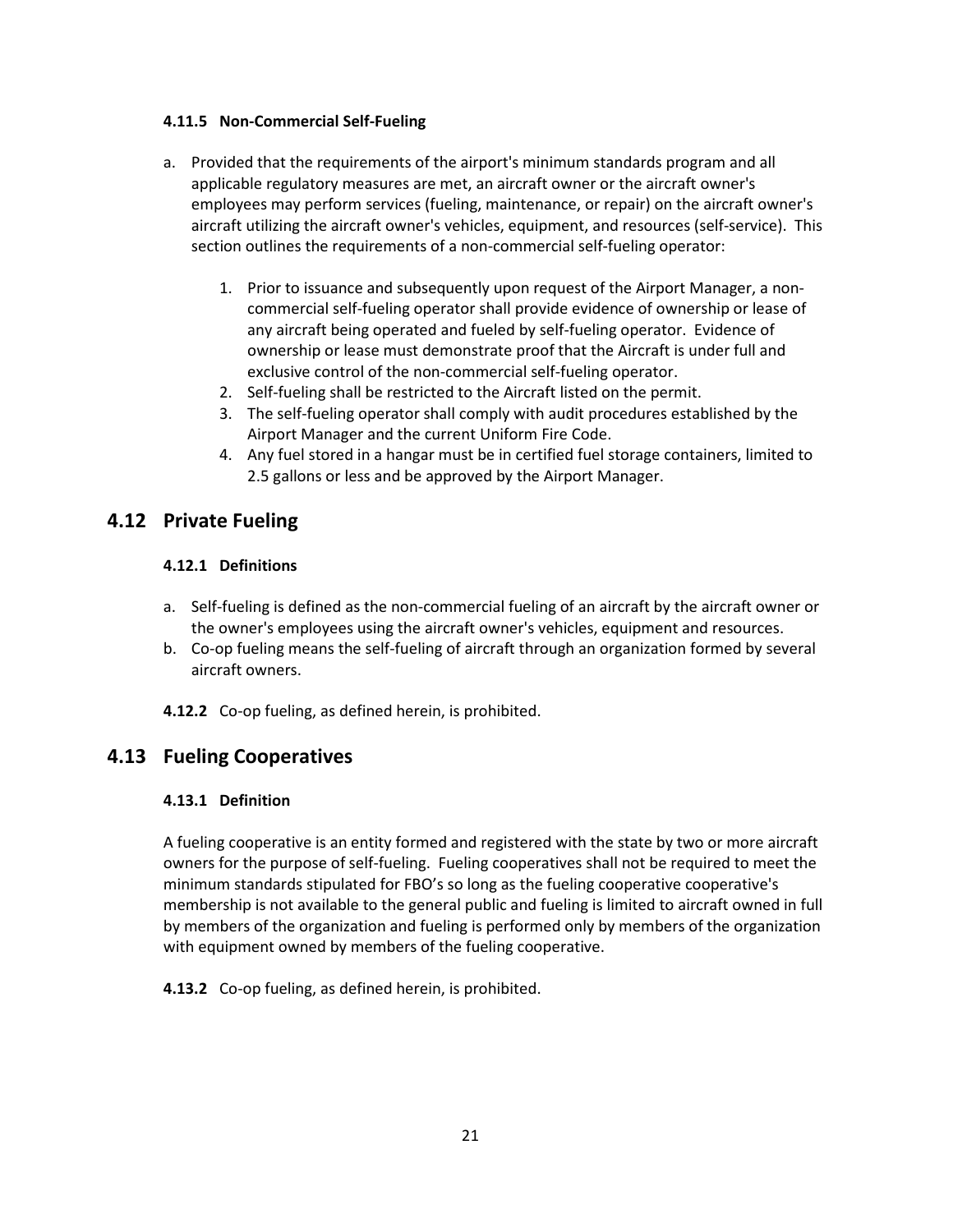# **4.14 Standards Pertaining to the City**

The City reserves the right:

- A. To maintain and keep in repair the landing area and all publicly owned facilities of the Airport and to direct and control all activities of the City in this regard.
- B. To further develop or improve the landing area and all publicly owned air navigation facilities of the Airport at its discretion without interference or hindrance by lessee.
- C. To take any action it considers necessary to protect the aerial approaches of the Airport against destruction, and the right to prevent lessees from erecting or permitting to be erected any building or other structure on the airport which in the opinion of the City would limit the usefulness of the Airport or which would constitute a hazard to aircraft.

# **4.15 Monetary Standards Pertaining to Leases and Fees**

FBO's and other lessees shall pay as rent for land leased and building rental (if applicable) an amount to be determined, from time to time, but not more frequently than annually, by the Alamogordo City Commission. An FBO, as a precondition of the issuance of a lease by the Alamogordo City Commission shall agree not to sublease, permit, or allow any other individual, corporation or entity to operate as an FBO within the leased limits or to conduct any business activities which directly or indirectly relate to aeronautics or flight without prior written approval of the Alamogordo City Commission.

See Rates & Charges document.

### **4.16 Revocation and Suspension**

The Alamogordo City Commission may revoke any lease granted:

- A. For false statements knowingly made in either the application or in any statement of fact which may have been furnished by the applicant to the Commission;
- B. For willful or repeated failure to operate in substantial compliance with these standards;
- C. For willful or repeated violation of or repeated failure to observe any requirement of these standards or any applicable rule or regulation of the Alamogordo City Commission or the FAA;
- D. For default in the payment of a required fee.

### **4.17 General Provisions**

These standards may be amended from time to time according to the process described in Section 4.18 below. These standards shall be deemed to be incorporated into any lease issued by the City Commission. The Rates and Charges Document will be updated on an annual basis associated with the City of Alamogordo's budget process.

Where there is a transfer of the majority or controlling interest of stock of a corporation holding a lease, the corporation shall inform the City Commission of such transfer in writing and satisfy the City Commission that the company is able to meet the requirements of these standards. Failure to notify the City Commission shall be a ground for revocation of the lease.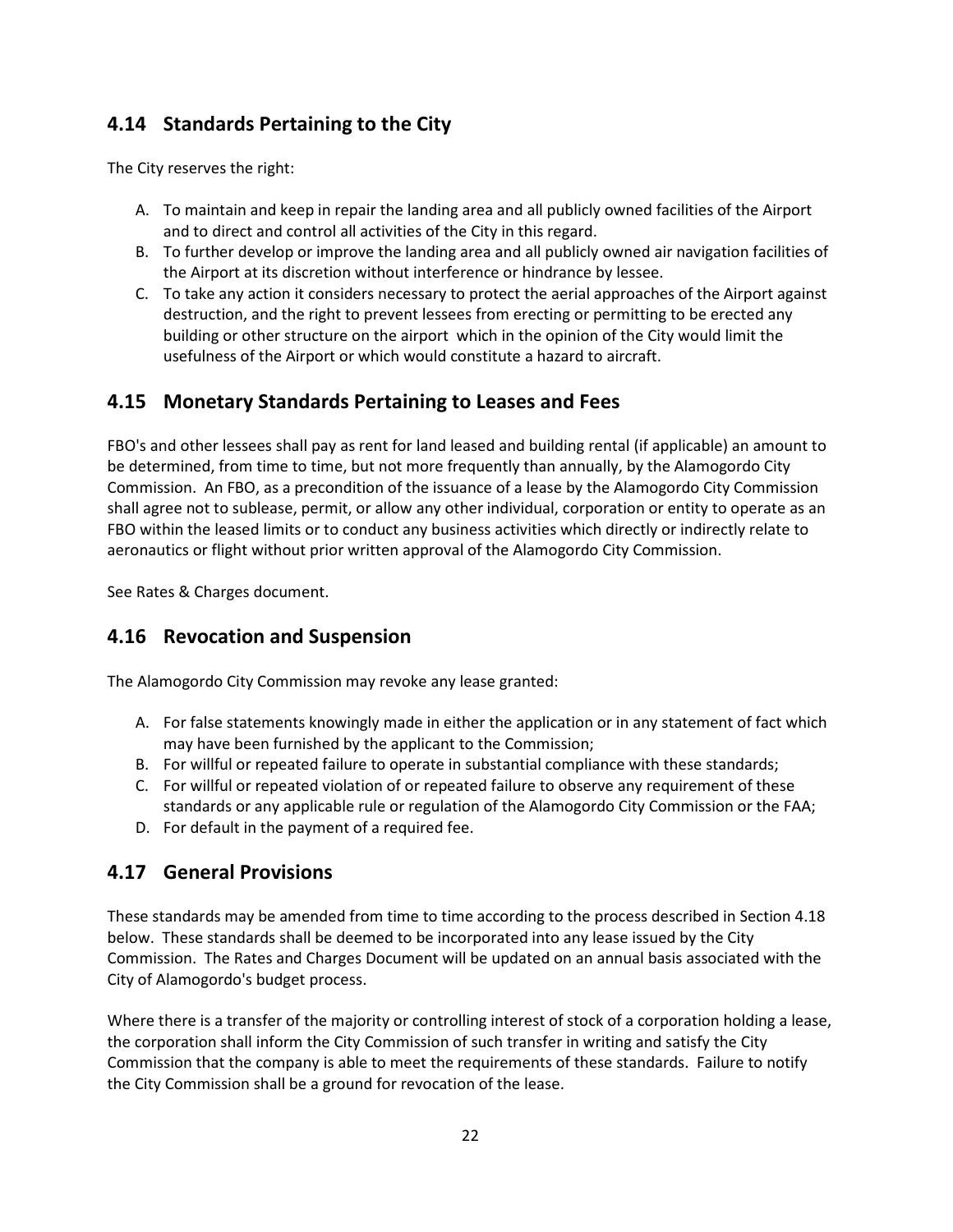Prior to the amendment of these standards and prior to adoption of any additional standards the Airport Advisory Board and the Alamogordo City Commission shall hold a public meeting at which all citizens shall have a right to be heard. Notice of the meeting shall be published in a newspaper having a daily circulation in Alamogordo.

# **4.18 Amendments**

Amendments to the minimum lease and/or use standards may be proposed by the Airport Manager, AAB Members, or any Airport user. A recommended change shall be forwarded, in writing to the Airport Manager. The Airport Manager will have the proposed amendment studied and then will forward the proposal to the full AAB. The AAB will review the proposed amendment and direct the Airport Manager to post a notice on the bulletin board in the Airport terminal building and post on the Airport's web site. Copies of the proposed amendment will be available for review in the Airport terminal building during regular business hours. A comment period of not less than 30 calendar days from the posting of the notice will be allowed. Comments must be in writing to the Airport Manager and received by the Airport Manager within the comment period. All comments will be considered by the AAB at a public hearing. After considering all the comments, the AAB will forward its recommendation to the City Commission for approval or disapproval. If the amendment is adopted by the City Commission, the Airport Manager will either have the amendment incorporated in the next update to the minimum lease and/or use standards or issue an Operations Directive. Approved amendments will become effective immediately following approval by the City Commission.

# **4.19 Existing Operators**

With regards to an existing franchise or lease, all conditions not meeting the minimum lease and/or use standards shall be considered non-conforming. All such non-conforming conditions shall be brought into conformance upon the happening of any of the following: changes to an existing franchise, lease, agreement, or permit, including assignment, renewal, expiration, or majority ownership change (fiftyone (51) percent or greater).

# **4.20 Waivers or Modifications**

The City may waive or modify any portion of the minimum lease and/or use standards for the benefit of any governmental agency performing not-for-profit public services, fire protection, or emergency response operations. The City may waive or modify any portions of the minimum lease and/or use standards for any entity when it is determined that such waiver or modification is in the best interest of the public, and will not result in discrimination against other commercial operators at the Airport.

# **4.21 Compliance With Ordinances, Laws, And Regulations**

All entities operating on the Airport shall comply, at their own expense, with applicable federal and state laws, as well as city ordinances as promulgated and revised from time to time. Any fines or other assessments made against the City as a result of the non-compliance of any entity with any law, regulation, or ordinance shall be the responsibility of the offending entity, which shall reimburse the City for any and all costs associated with any such enforcement actions.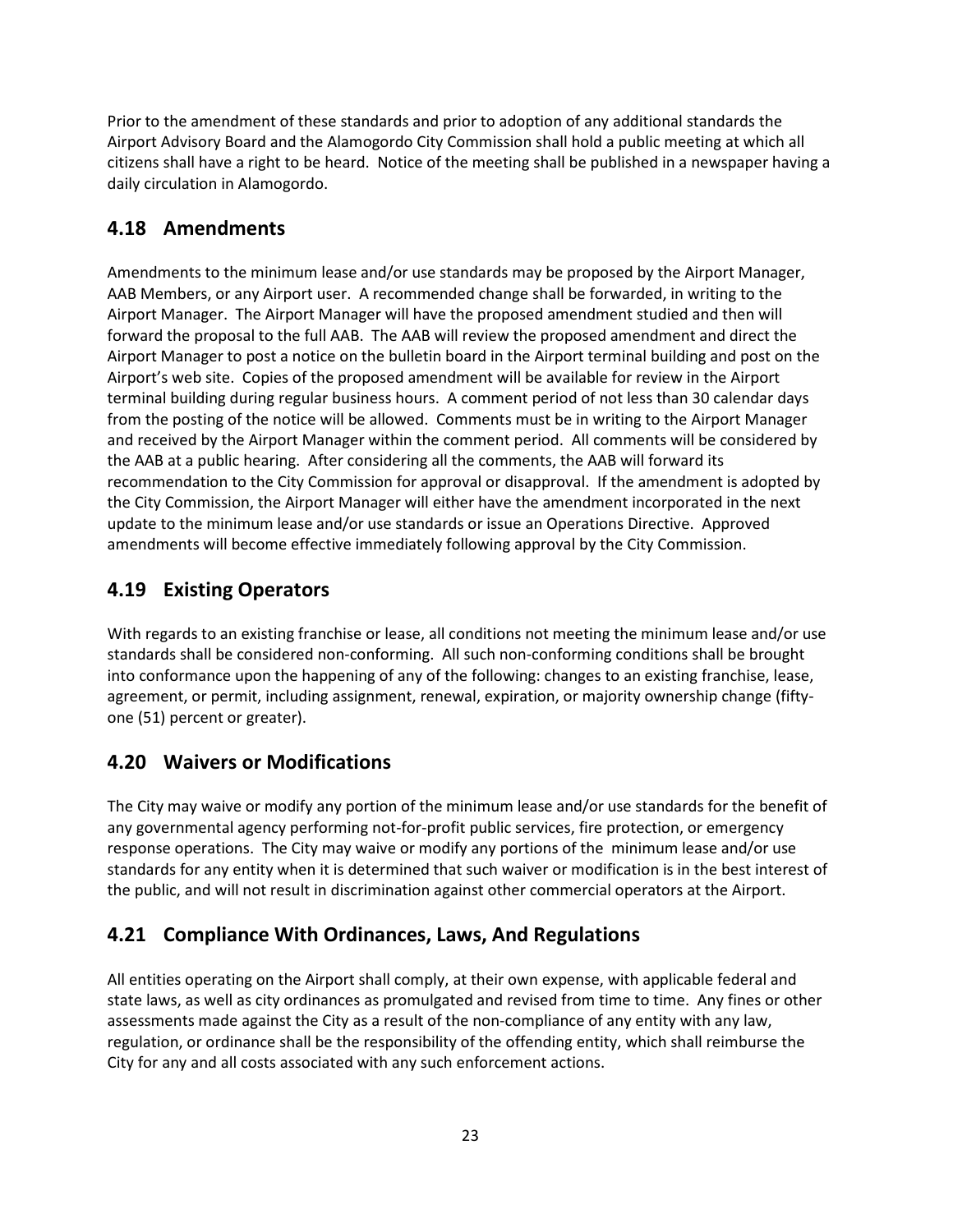# **4.22 Compliance With Health, Fire, Construction, And Zoning Codes**

All entities using or operating from the Airport shall comply with the requirements of all health, fire, construction, and zoning codes and/or ordinances applicable to the Airport and its operation.

### **4.23 Damages**

Any clause herein or lease provision to the contrary notwithstanding, any entity using the Airport shall be chargeable for all damages caused by such use to the Airport or any property located thereon and shall hold the City harmless from any payment thereof.

### **4.24 Licenses, Certificates, And Authorizations**

No entity shall operate for compensation on or from the Airport unless it possesses all licenses, certificates and authorizations required by these standards and the various governmental authorities (e.g., federal, state, and local) for such operations.

### **5.0 ENFORCEMENT**

The minimum standards described in this document will be enforced using methods and procedures approved by the City Commission in accordance with 4-02-010 of City Ordinance.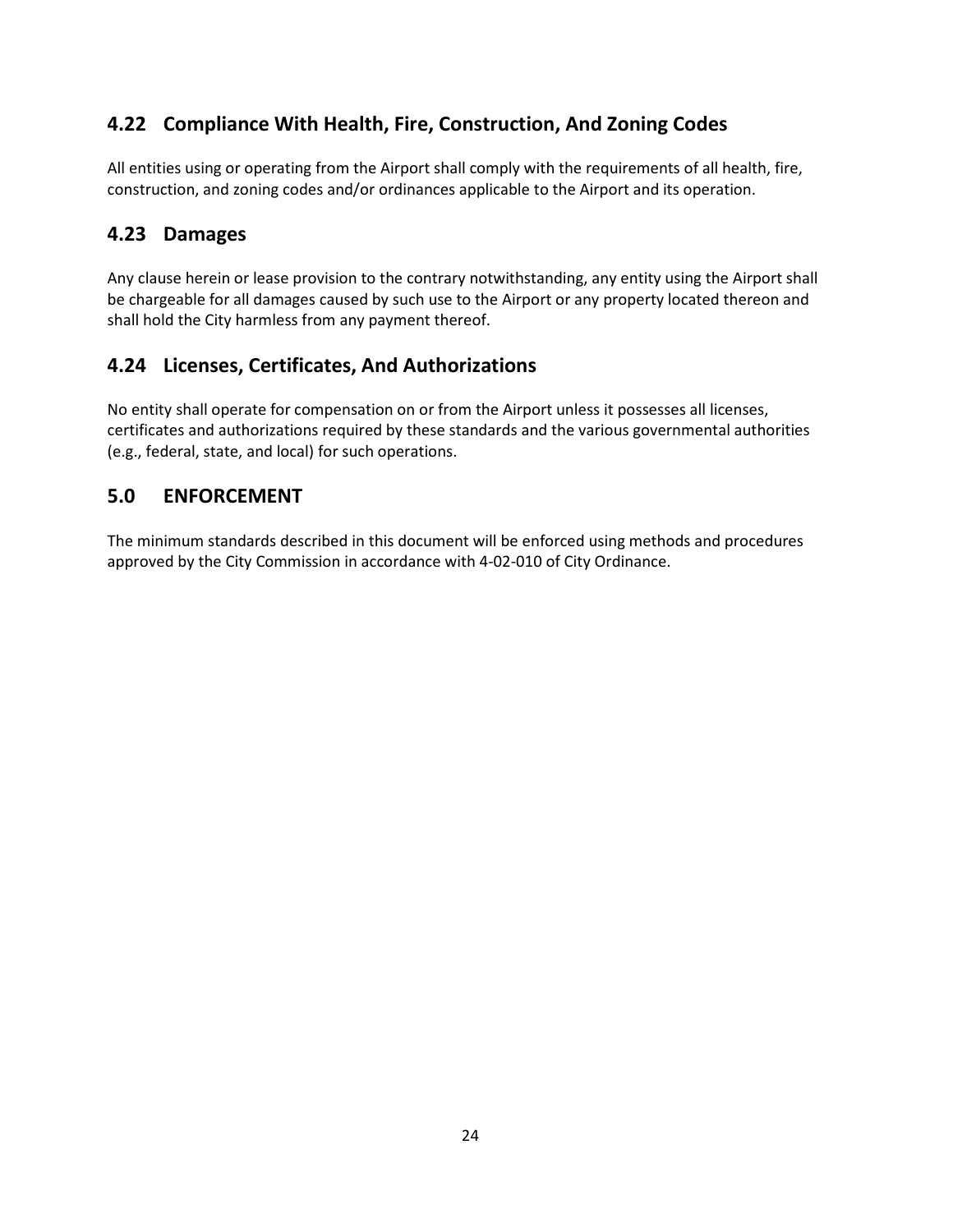# **Appendix A –– Application for Franchise or Facility Lease Alamogordo-White Sands Regional Airport**

Fill out this application form to request a franchise (land lease) or facility lease at the Alamogordo-White Sands Regional Airport. Complete all blocks with the appropriate information. Fill-in blocks with "N/A" when they do not apply to your request. Continue on separate sheets if additional room is required. Please type or print clearly.

Return this completed application to:

|                                                                                                                                                                                |                                                                                                                      | <b>Airport Manager</b><br>Alamogordo-White Sands Regional Airport<br>3500 Airport Road<br>Alamogordo, NM 88310 |  |
|--------------------------------------------------------------------------------------------------------------------------------------------------------------------------------|----------------------------------------------------------------------------------------------------------------------|----------------------------------------------------------------------------------------------------------------|--|
|                                                                                                                                                                                |                                                                                                                      |                                                                                                                |  |
| 1. APPLICANT INFORMATION                                                                                                                                                       |                                                                                                                      |                                                                                                                |  |
| NAME:                                                                                                                                                                          |                                                                                                                      |                                                                                                                |  |
| ADDRESS:                                                                                                                                                                       | <u> 1980 - Johann Barn, mars ann an t-Amhain Aonaich an t-Aonaich an t-Aonaich ann an t-Aonaich ann an t-Aonaich</u> |                                                                                                                |  |
|                                                                                                                                                                                |                                                                                                                      | Street address or P.O. Box, State, Zip Code                                                                    |  |
|                                                                                                                                                                                |                                                                                                                      |                                                                                                                |  |
| $\left($<br><b>FACSIMILE:</b>                                                                                                                                                  |                                                                                                                      |                                                                                                                |  |
|                                                                                                                                                                                |                                                                                                                      |                                                                                                                |  |
| 2. BUILDING/FACILITY REQUIREMENTS: State the type and size of building/facilities/office needed.<br>Indicate any special consideration for equipment, drainage, lighting, etc. |                                                                                                                      |                                                                                                                |  |
|                                                                                                                                                                                |                                                                                                                      | If applicable, attach a site plan and or drawings.                                                             |  |

### **Have you, the applicant, received the following pertinent documents:**

- 1. ALM Minimum Standards and Guidelines for Commercial Services
- 2. City Ordinance regulating the ALM Airport
- 3. Alamogordo Aviation Fuel Standards
- 4. Rates and Charges Document

\_\_\_\_\_\_\_\_\_\_\_\_\_\_\_\_\_No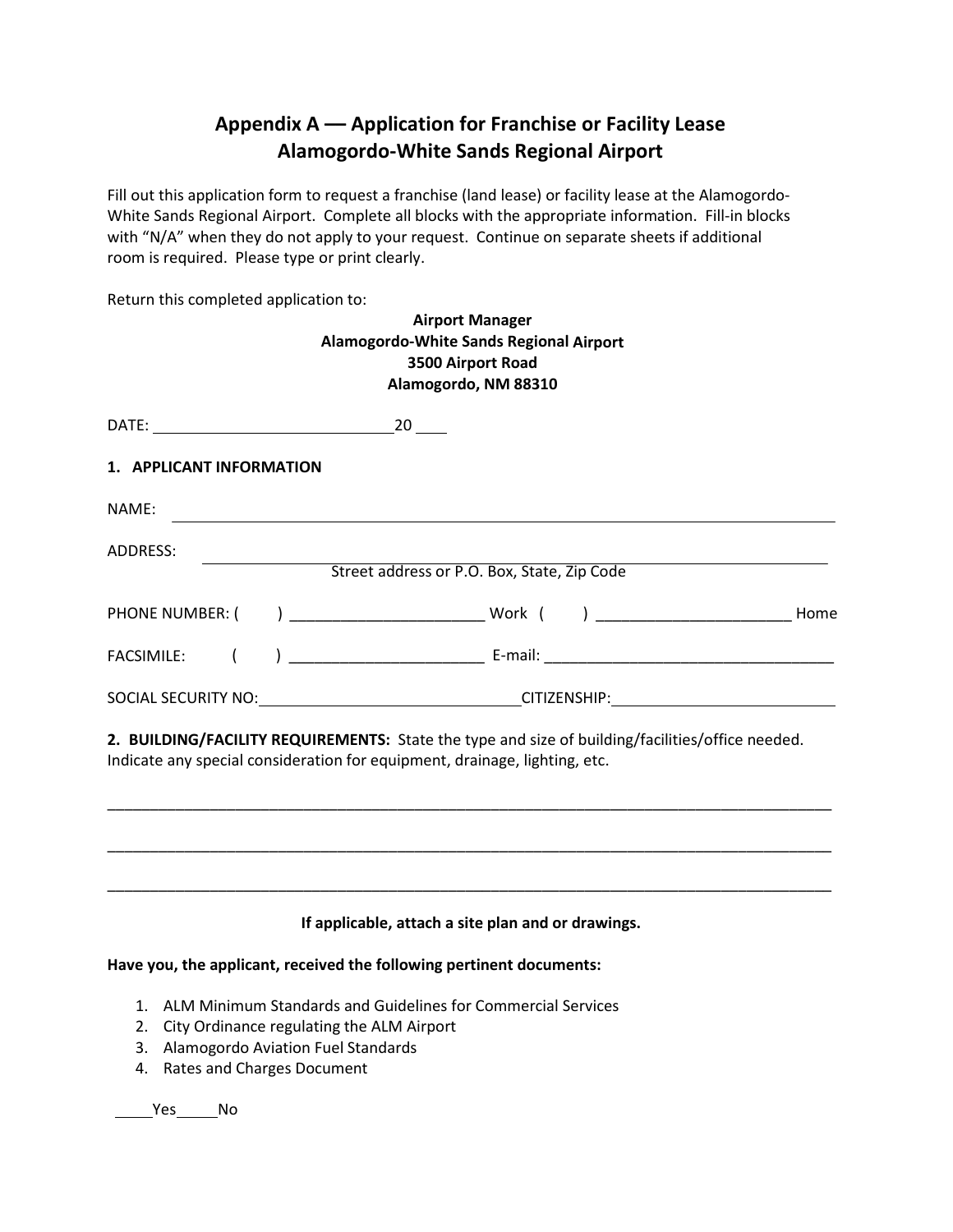|                                           | <b>Appendix B — Application for Commercial Permit</b><br>Alamogordo-White Sands Regional Airport                                 |  |
|-------------------------------------------|----------------------------------------------------------------------------------------------------------------------------------|--|
|                                           |                                                                                                                                  |  |
| 1. APPLICANT INFORMATION                  |                                                                                                                                  |  |
| NAME:                                     |                                                                                                                                  |  |
|                                           | Name of individual(s) completing this application                                                                                |  |
| ADDRESS:                                  | Street address or P.O. Box, State, Zip Code                                                                                      |  |
|                                           |                                                                                                                                  |  |
| $\overline{(\cdot)}$<br><b>FACSIMILE:</b> |                                                                                                                                  |  |
|                                           |                                                                                                                                  |  |
| 2. COMPANY/BUSINESS INFORMATION           |                                                                                                                                  |  |
|                                           |                                                                                                                                  |  |
| PRESIDENT/PARTNERS:                       | <u> 1989 - Johann Barn, mars ann an t-Amhair an t-Amhair an t-Amhair an t-Amhair an t-Amhair an t-Amhair an t-Amh</u><br>Name(s) |  |
| FEDERAL TAX I.D. NUMBER:                  |                                                                                                                                  |  |
| <b>BUSINESS ADDRESS:</b>                  | Street address or P.O. Box, State, Zip Code                                                                                      |  |
| DESCRIBE PRESENT BUSINESS:                | <u> 1980 - Jan Barbara, martin da kasar Amerikaan kasar Amerikaan Indonesia.</u>                                                 |  |
|                                           |                                                                                                                                  |  |
|                                           |                                                                                                                                  |  |
|                                           |                                                                                                                                  |  |
|                                           |                                                                                                                                  |  |
|                                           | Have you or any interested parties in this application ever filed bankruptcy?                                                    |  |

\_\_\_\_\_\_Yes\_\_\_\_\_\_No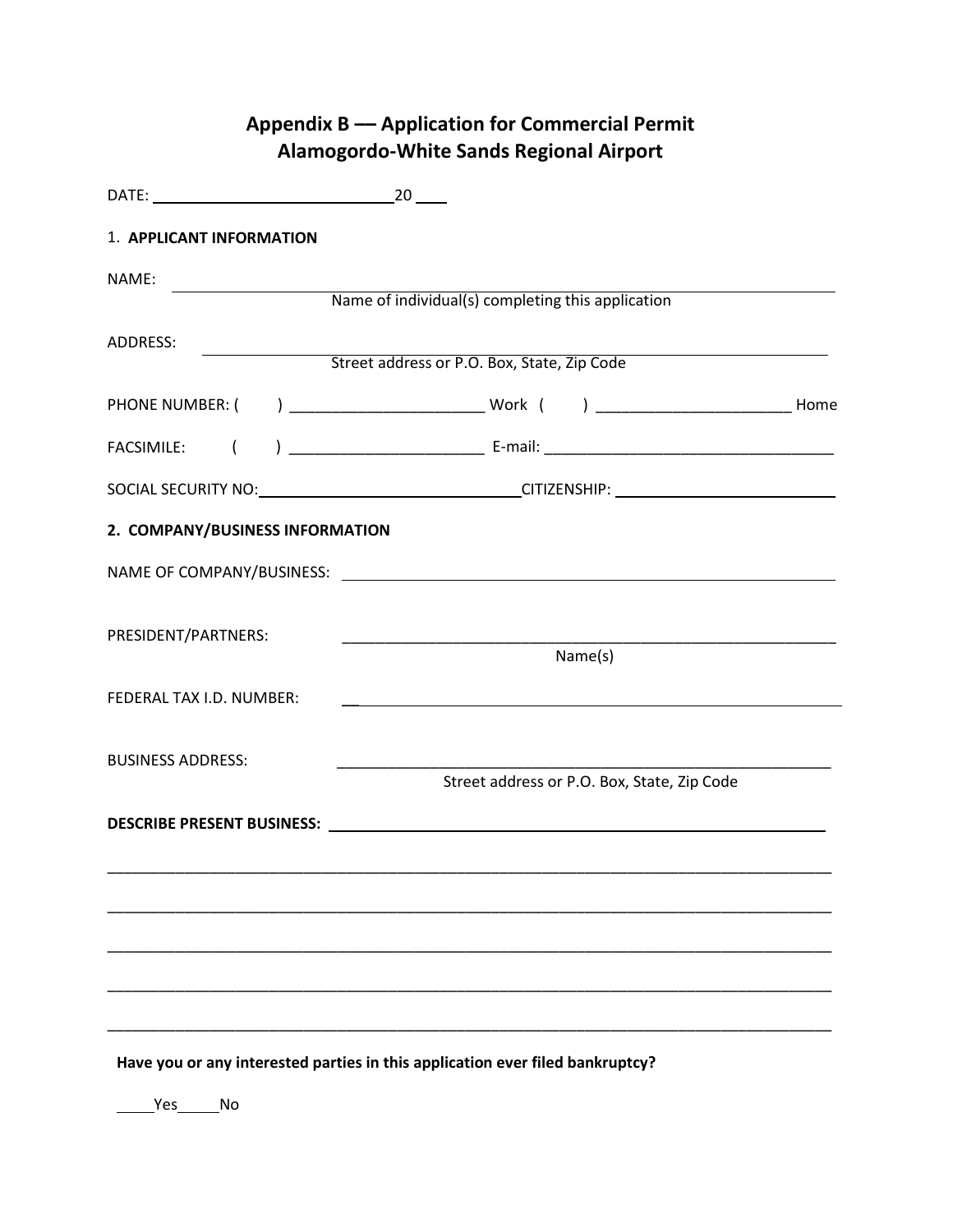#### **Have you or any interested parties in this application ever been convicted of a felony?**

Yes No

#### **3. PURPOSE OF APPLICATION (check one):**

- **LAND FRANCHISE**: All persons wishing to construct improvements at the Airport must first enter into a Land Lease or Franchise for a suitable parcel. Return this form to the Airport Manager, who will initiate the Lease/Franchise approval process, which will include approval or disapproval by the City Commission.
- **FACILITY LEASE**: All persons wishing to occupy City-owned improvements at the Airport must first enter into a Facility Lease for the desired facility. Return this form to the Airport Manager, who will initiate the lease approval process, which will include approval or disapproval by the City Commission.

**4. NATURE OF PROPOSED BUSINESS:** Check all activities proposed to be conducted the first day of operations.

#### **A. Aircraft Support Services:**

- \_\_\_\_ Aircraft Storage
- \_\_\_\_ Aircraft Painting
- Aircraft Maintenance (major or minor repair)
- Repair or reconditioning of used aircraft
- \_\_\_\_ Aircraft parts sales
- **EXECTE:** Avionics repair, installation and/or sales
- Aircraft sales, leasing and/or brokerage
- Sale of aeronautical items/supplies (charts, books, etc...)
- \_\_\_\_ Aircraft management

#### **B. On-Demand Flying Services**

- Aerial photography or survey
- Agricultural operations (crop-dusting)
- \_\_\_\_ Aircraft Charter for any purpose
- \_\_\_\_ Aircraft Rental to the public
- \_\_\_\_ Corporate Flight Department
- \_\_\_\_ Flight School
- \_\_\_\_\_ Sightseeing flights
- **EXECO GROUND SCHOOL OF Flight examiner**
- \_\_\_\_ Other (list) \_\_\_\_\_\_\_\_\_\_\_\_\_\_\_\_\_\_\_\_\_\_\_\_\_\_
- Other (list)  $\Box$

#### **C. Airline Operations:**

- Air carrier or Air Taxi Operations
- Transportation of cargo and/or mail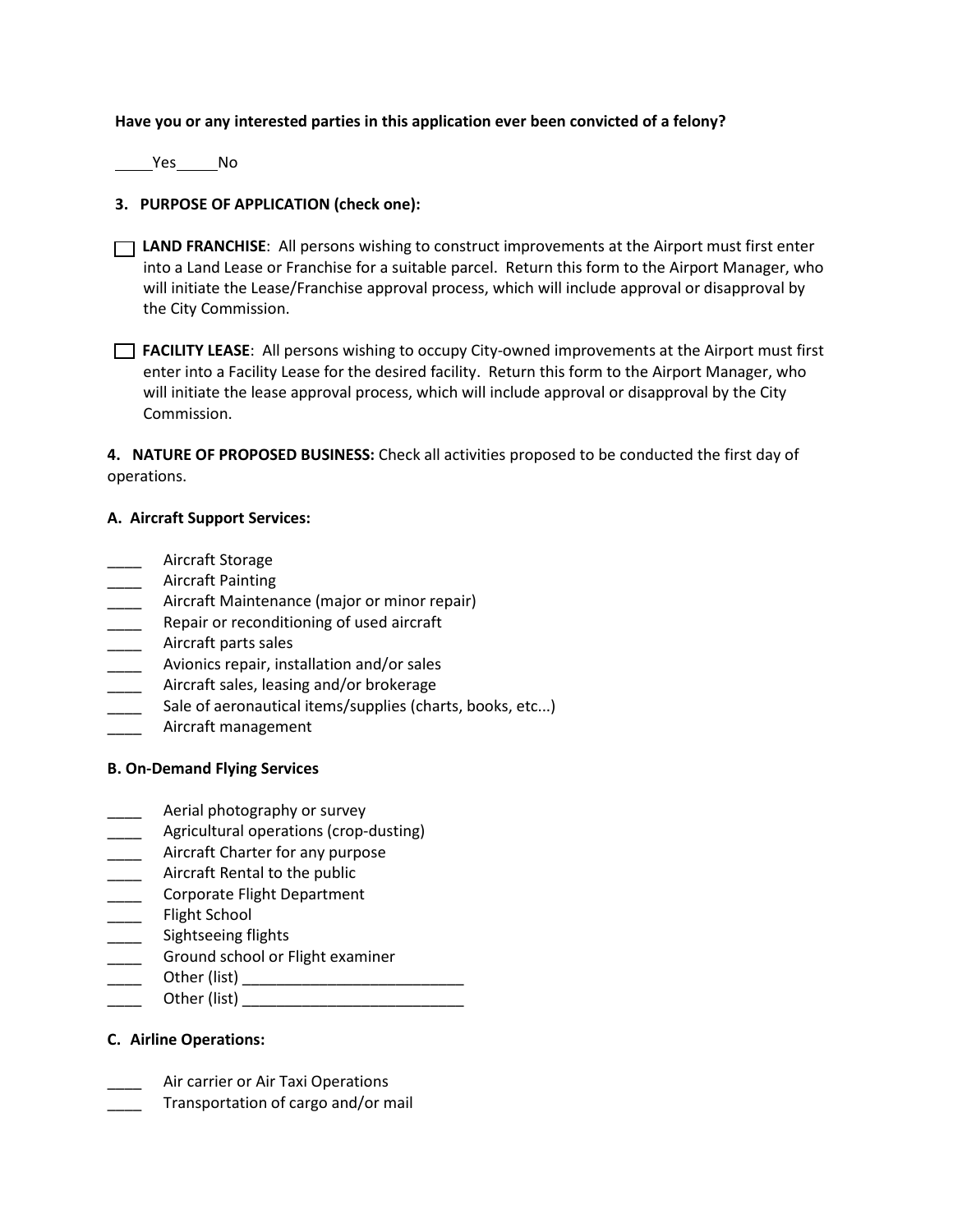#### **5. BUSINESS REQUIREMENTS:**

**A. Building/Facility Requirements:** State the type and size of building/facilities/office needed to conduct the business. Indicate any special consideration for equipment, drainage, lighting, etc.

|                   | If applicable, attach a site plan and or drawings.                                                                                                                                                               |
|-------------------|------------------------------------------------------------------------------------------------------------------------------------------------------------------------------------------------------------------|
|                   | B. Storage, use of or transport of volatile, hazardous or toxic chemicals or waste: Will any part of the<br>operations of this business require the storage, use of or transport of volatile, hazardous or toxic |
|                   | C. Ownership: List all persons or companies that will own an interest in the proposed business.                                                                                                                  |
|                   |                                                                                                                                                                                                                  |
|                   |                                                                                                                                                                                                                  |
|                   |                                                                                                                                                                                                                  |
|                   |                                                                                                                                                                                                                  |
| Regional Airport. | D. Management: List the person who will be managing the operations at Alamogordo-White Sands                                                                                                                     |
|                   |                                                                                                                                                                                                                  |
|                   |                                                                                                                                                                                                                  |
|                   | E. Requirement for Expenditure: Will your business require the Alamogordo-White Sands Regional<br>Airport to spend funds or supply labor or materials? _______Yes _____ No (If yes, explain in detail)           |
|                   |                                                                                                                                                                                                                  |
|                   |                                                                                                                                                                                                                  |
|                   |                                                                                                                                                                                                                  |
|                   |                                                                                                                                                                                                                  |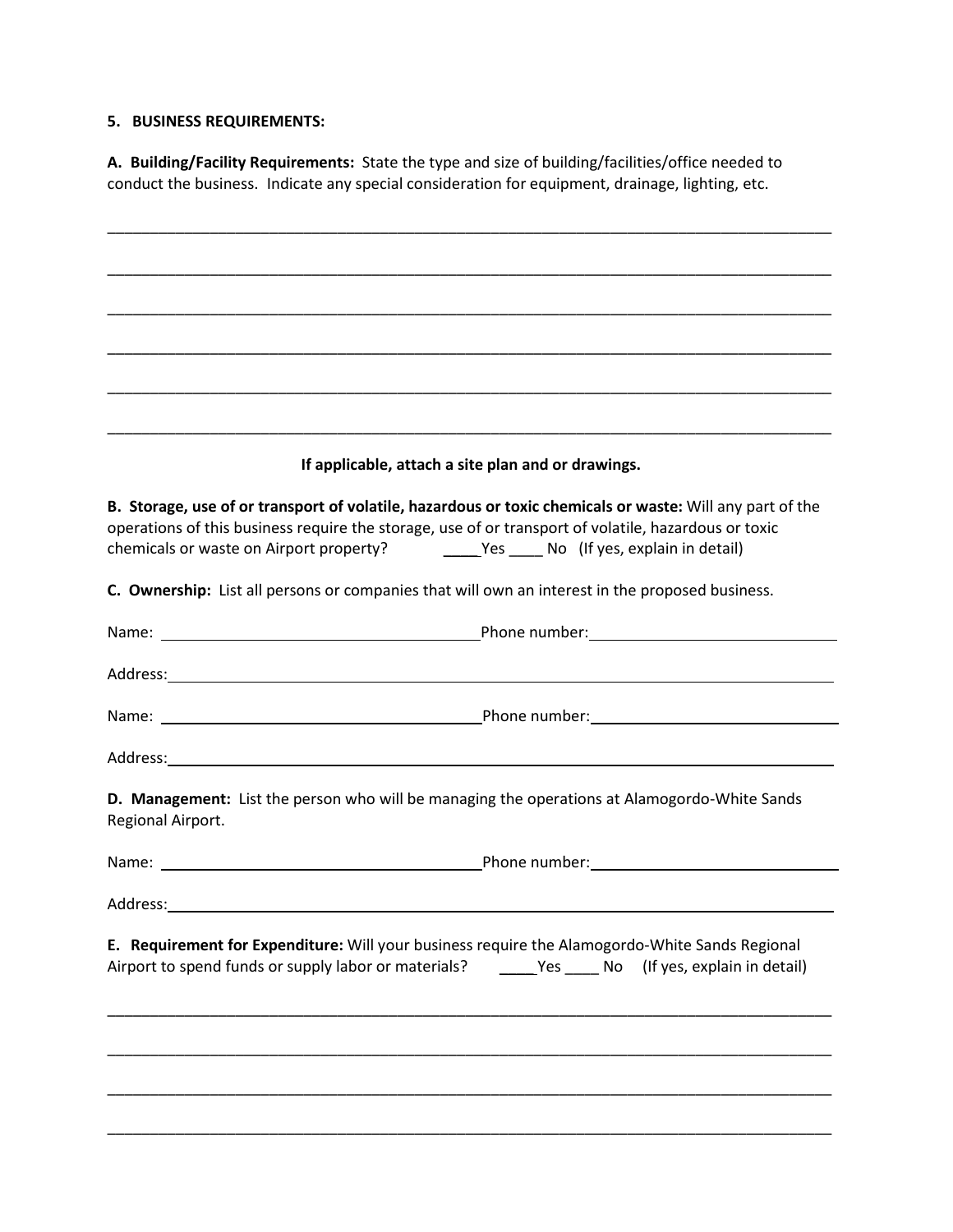#### **6. OTHER SUPPORTING DOCUMENTS:**

Please provide a copy of all additional information that is checked below. All information that is requested should be typed or printed legibly.

All the information or documents below.  $\Box$  Brief description of previous experience you have in the proposed business.  $\Box$  Three (3) business references.  $\Box$  Three (3) credit references. □ Licenses or permits required to conduct business (i.e., FAA Part 135 or Air Agency Certificate).  $\Box$  Site Plans or Drawings (if applicable). Business Plan or Pro Forma. Certificate of Insurance. □ New Mexico Aircraft License (if applicable).  $\Box$  Last year's financial statements to include balance sheet, income statement or individual tax returns.  $\Box$  Other  $\Box$ 

#### **7. ACKNOWLEDGEMENT OF APPLICANT RECEIVING PERTINENT DOCUMENTS**

#### **Have you, the applicant, received the following pertinent documents:**

- 5. ALM Minimum Standards and Guidelines for Commercial Services
- 6. City Ordinance regulating the ALM Airport
- 7. Alamogordo Aviation Fuel Standards
- 8. Rates and Charges Document

Yes No

#### **8. CERTIFICATION:**

I certify that I am authorized to sign this application on behalf of the individuals or the Company represented on this application. I certify that to the best of my knowledge the information provided on this application is true and factual.

| Signature | Title | Date |  |
|-----------|-------|------|--|
|           |       |      |  |
|           |       |      |  |

Printed or Typed Name